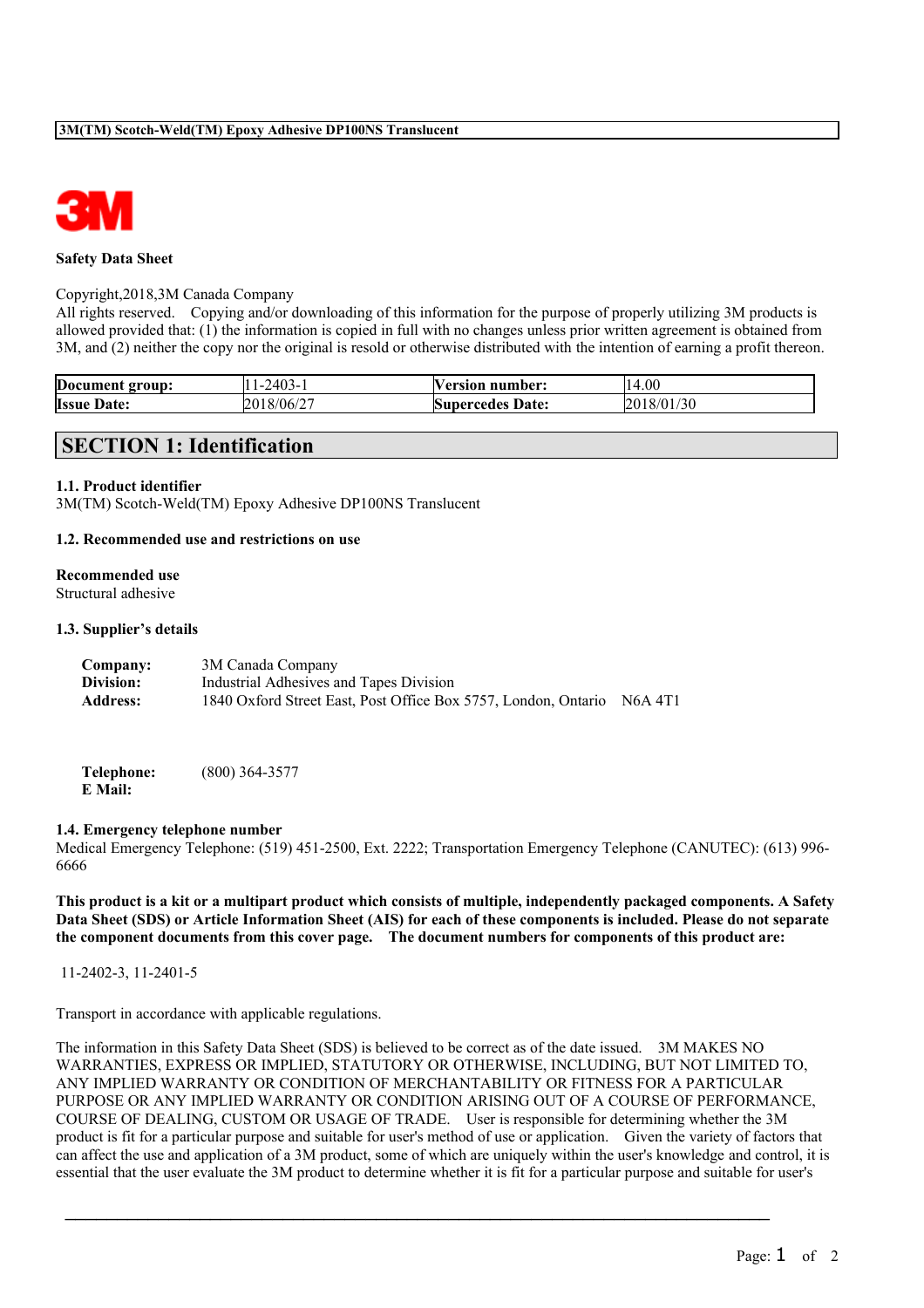method of use or application.

3M provides information in electronic form as a service to its customers. Due to the remote possibility that electronic transfer may have resulted in errors, omissions or alterations in this information, 3M makes no representations as to its completeness or accuracy. In addition, information obtained from a database may not be as current as the information in the SDS available directly from 3M.

 $\mathcal{L}_\text{max}$  , and the contract of the contract of the contract of the contract of the contract of the contract of the contract of the contract of the contract of the contract of the contract of the contract of the contr

# **3M Canada SDSs are available at www.3M.ca**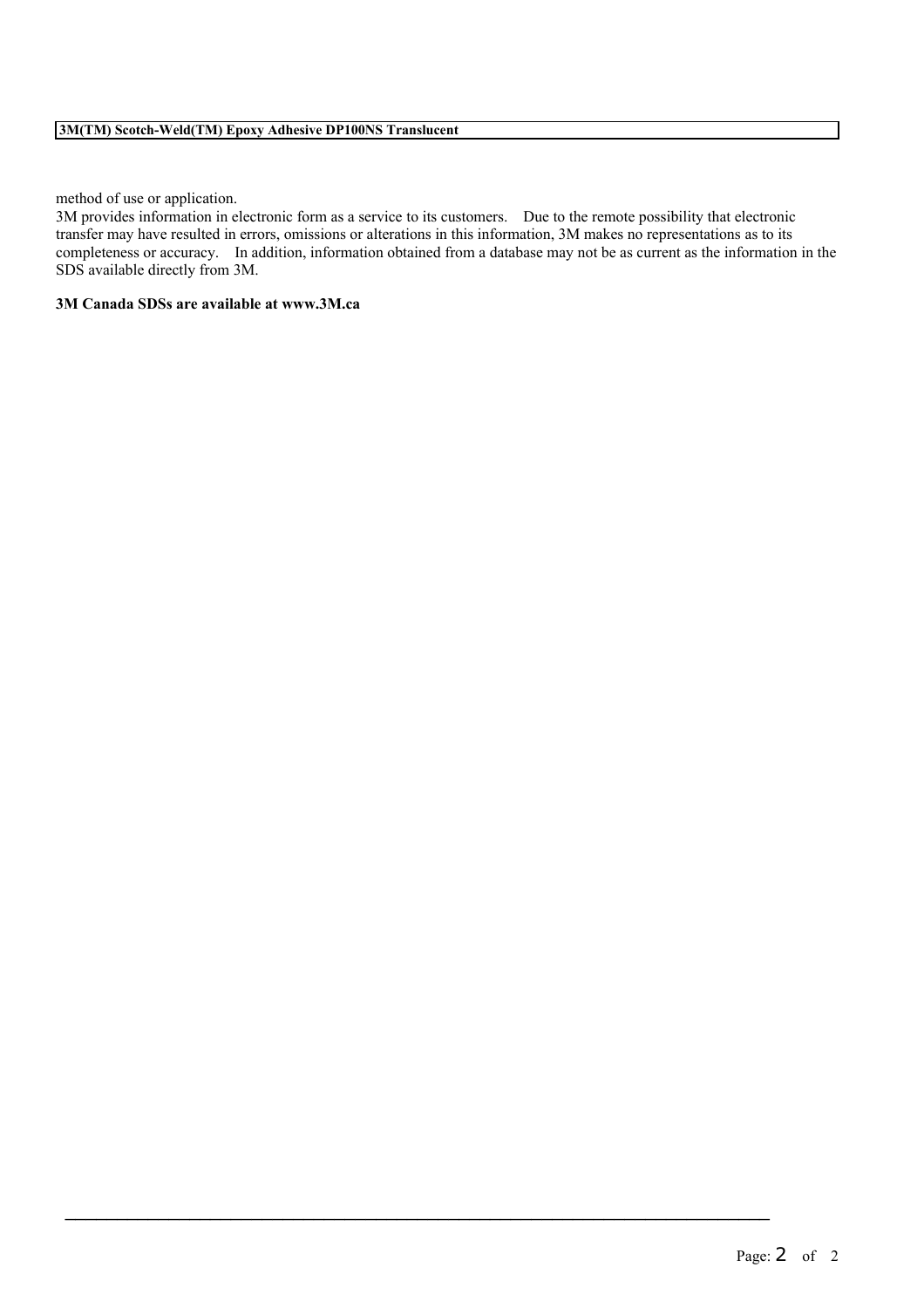

# **Safety Data Sheet**

### Copyright,2018,3M Canada Company

All rights reserved. Copying and/or downloading of this information for the purpose of properly utilizing 3M products is allowed provided that: (1) the information is copied in full with no changes unless prior written agreement is obtained from 3M, and (2) neither the copy nor the original is resold or otherwise distributed with the intention of earning a profit thereon.

| Document group:    | $11 - 2402 - 3$ | <b>Version number:</b>  | 13.02      |
|--------------------|-----------------|-------------------------|------------|
| <b>Issue Date:</b> | 2018/06/27      | <b>Supercedes Date:</b> | 2016/06/27 |

This Safety Data Sheet has been prepared in accordance with the Canadian Hazardous Products Regulations.

# **SECTION 1: Identification**

### **1.1. Product identifier**

3M(TM) Scotch-Weld(TM) Epoxy Adhesive DP100NS Translucent, Part A

#### **1.2. Recommended use and restrictions on use**

**Intended Use** Structural adhesive

**Specific Use** Accelerator for 2-part epoxy adhesive

**Restrictions on use** Not applicable

#### **1.3. Supplier's details**

| Company:        | 3M Canada Company                                              |         |
|-----------------|----------------------------------------------------------------|---------|
| Division:       | Industrial Adhesives and Tapes Division                        |         |
| <b>Address:</b> | 1840 Oxford Street East, Post Office Box 5757, London, Ontario | N6A 4T1 |
| Telephone:      | $(800)$ 364-3577                                               |         |
| Website:        | www.3M.ca                                                      |         |

#### **1.4. Emergency telephone number**

Medical Emergency Telephone: (519) 451-2500, Ext. 2222; Transportation Emergency Telephone (CANUTEC): (613) 996- 6666

 $\mathcal{L}_\mathcal{L} = \{ \mathcal{L}_\mathcal{L} = \{ \mathcal{L}_\mathcal{L} = \{ \mathcal{L}_\mathcal{L} = \{ \mathcal{L}_\mathcal{L} = \{ \mathcal{L}_\mathcal{L} = \{ \mathcal{L}_\mathcal{L} = \{ \mathcal{L}_\mathcal{L} = \{ \mathcal{L}_\mathcal{L} = \{ \mathcal{L}_\mathcal{L} = \{ \mathcal{L}_\mathcal{L} = \{ \mathcal{L}_\mathcal{L} = \{ \mathcal{L}_\mathcal{L} = \{ \mathcal{L}_\mathcal{L} = \{ \mathcal{L}_\mathcal{$ 

# **SECTION 2: Hazard identification**

# **2.1. Classification of the substance or mixture**

Serious Eye Damage/Irritation: Category 2A. Skin Corrosion/Irritation: Category 2. Skin Sensitizer: Category 1.

**2.2. Label elements Signal word** Warning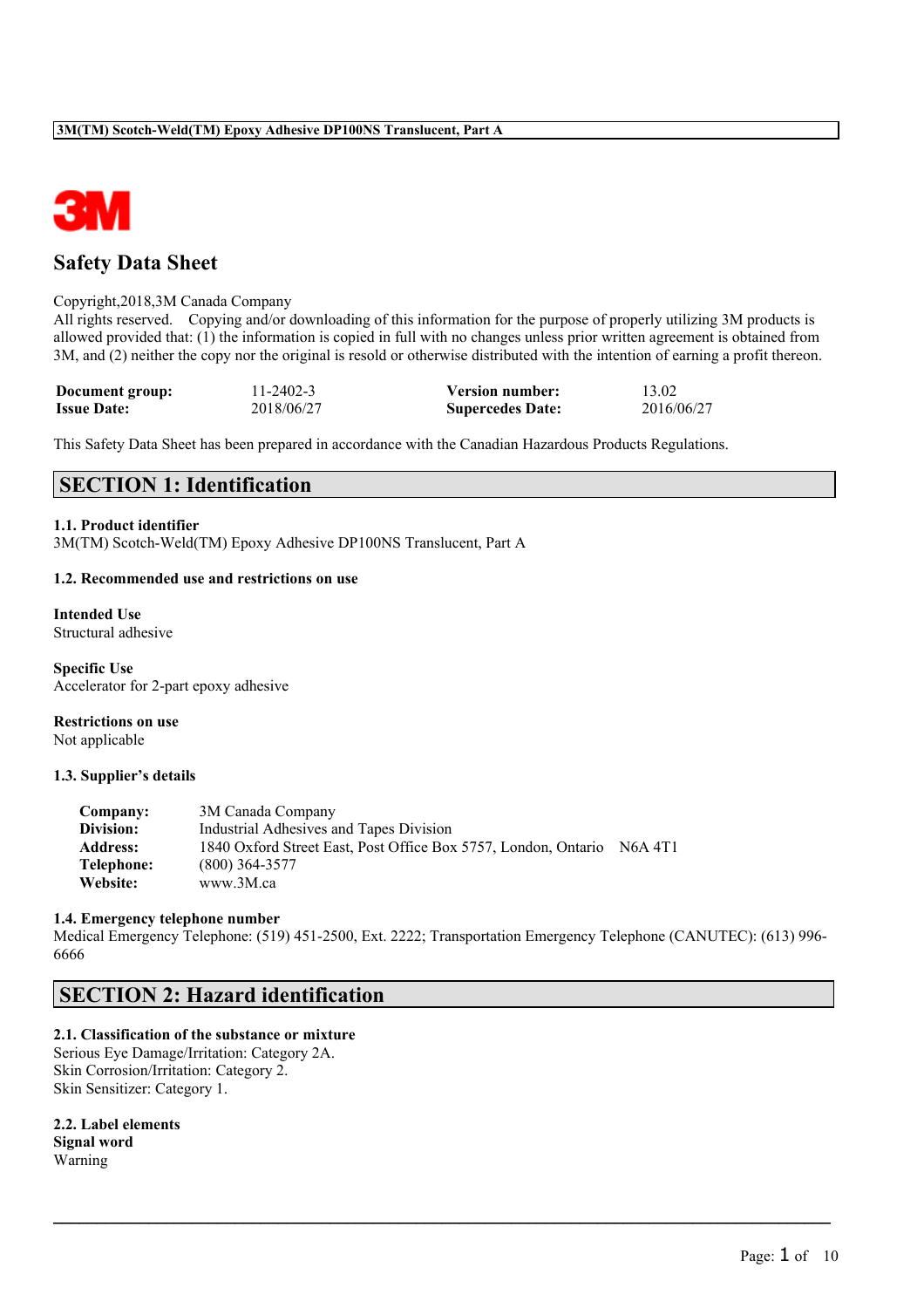#### **Symbols**

Exclamation mark |

# **Pictograms**



# **Hazard statements**

Causes serious eye irritation. Causes skin irritation. May cause an allergic skin reaction.

# **Precautionary statements**

#### **Prevention:**

Avoid breathing vapours. Wear protective gloves and eye/face protection. Wash exposed skin thoroughly after handling. Contaminated work clothing must not be allowed out of the workplace.

# **Response:**

IF IN EYES: Rinse cautiously with water for several minutes. Remove contact lenses, if present and easy to do. Continue rinsing. If eye irritation persists: Get medical advice/attention. IF ON SKIN: Wash with plenty of soap and water. If skin irritation or rash occurs: Get medical advice/attention. Take off contaminated clothing and wash it before reuse.

# **Disposal:**

Dispose of contents/container in accordance with applicable local/regional/national/international regulations.

# **2.3. Other hazards**

None known.

2% of the mixture consists of ingredients of unknown acute oral toxicity. 3% of the mixture consists of ingredients of unknown acute dermal toxicity.

# **SECTION 3: Composition/information on ingredients**

This material is a mixture.

| Ingredient                     | <b>C.A.S. No.</b> | $\%$ by Wt    | <b>Common Name</b>                         |
|--------------------------------|-------------------|---------------|--------------------------------------------|
| Polypropyleneglycoltrimercapta | 72244-98-5        | -80<br>$60 -$ | Poly[oxy(methyl-1,2-ethanediyl)], .alpha.- |
| nether                         |                   |               | hydro-.omega.-hydroxy-, ether with 2,2-    |
|                                |                   |               | bis(hydroxymethyl)-1,3-propanediol (4:1),  |
|                                |                   |               | 2-hydroxy-3-mercaptopropyl ether           |
| Hydrogenated Terphenyl         | 61788-32-7        | 20<br>$5 -$   | Terphenyl, hydrogenated                    |
| 2,4,6                          | $90 - 72 - 2$     | $5 -$<br>15   | Phenol, 2,4,6-tris[(dimethylamino)methyl]- |
| Tris((dimethylamino)methyl)phe |                   |               |                                            |
| nol                            |                   |               |                                            |
| Amorphous Silica               | 67762-90-7        | $1 - 5$       | Siloxanes and Silicones, di-Me, reaction   |
|                                |                   |               | products with silica                       |
| bis[(Dimethylamino)methyl]Phe  | 71074-89-0        | $\leq$ 3      | Phenol, bis[(dimethylamino)methyl]-        |
| nol                            |                   |               |                                            |
| Polyphenyls, partially         | 68956-74-1        | $\leq$ 3      | Polyphenyls, quater- and higher, partially |
| hydrogenated                   |                   |               | hydrogenated                               |
| Terphenyl                      | 26140-60-3        | $0.1 -$       | Terphenyl                                  |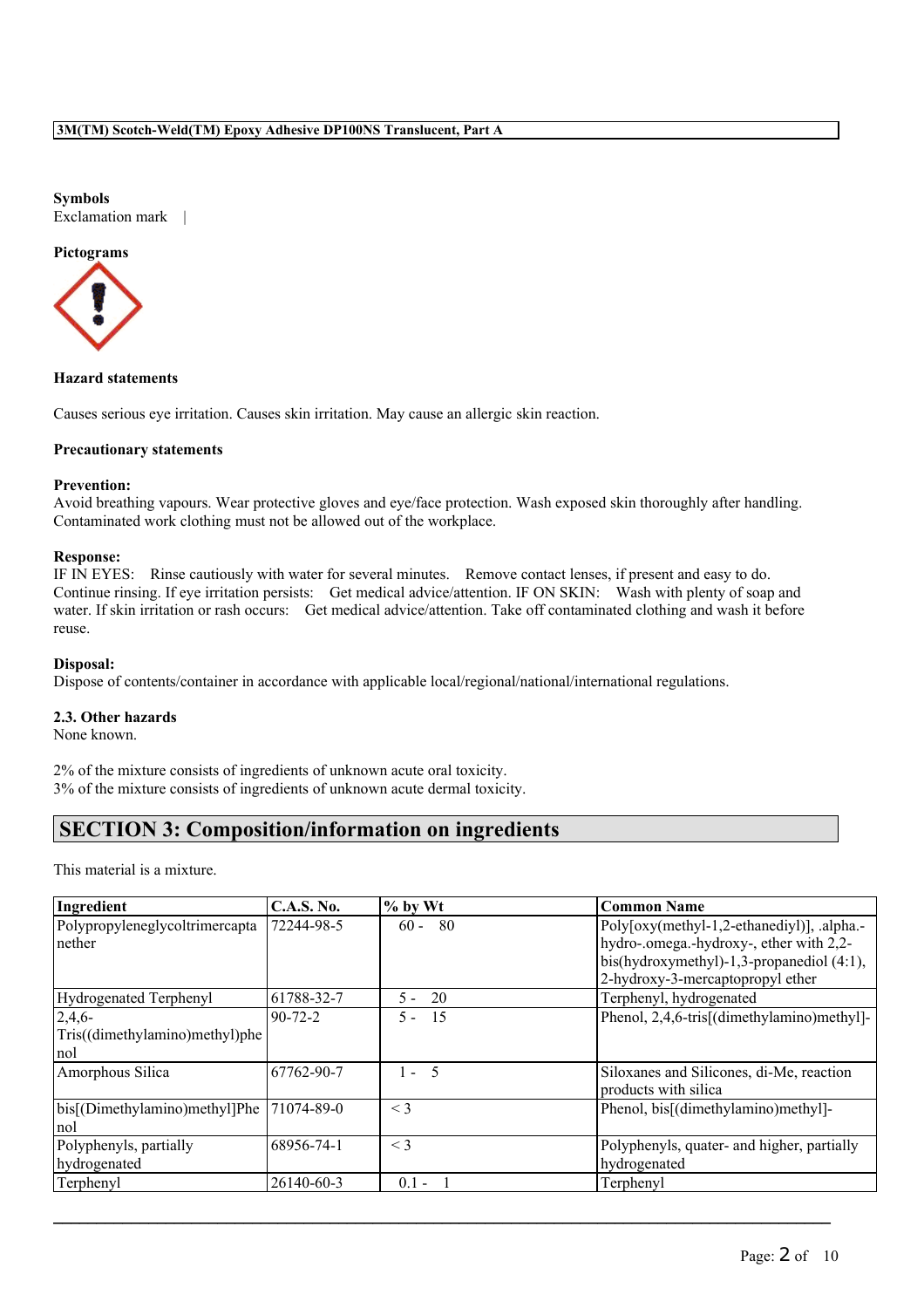| )r | $4^{\prime}$<br> | $\mathbf{v}$ . | .<br>101<br>no.<br>пŧ<br>. .<br>. |
|----|------------------|----------------|-----------------------------------|
|    |                  |                |                                   |

2,4,6-Tris((dimethylamino)methyl)phenol is a hazardous Trade Secret material according to WHMIS criteria. Refer to Section 15 for further information.

# **SECTION 4: First aid measures**

# **4.1. Description of first aid measures**

# **Inhalation:**

Remove person to fresh air. If you feel unwell, get medical attention.

# **Skin Contact:**

Immediately wash with soap and water. Remove contaminated clothing and wash before reuse. If signs/symptoms develop, get medical attention.

#### **Eye Contact:**

Immediately flush with large amounts of water. Remove contact lenses if easy to do. Continue rinsing. Get medical attention.

### **If Swallowed:**

Rinse mouth. If you feel unwell, get medical attention.

# **4.2. Most important symptoms and effects, both acute and delayed**

See Section 11.1. Information on toxicological effects.

# **4.3. Indication of any immediate medical attention and special treatment required**

Not applicable

# **SECTION 5: Fire-fighting measures**

# **5.1. Suitable extinguishing media**

In case of fire: Use a fire fighting agent suitable for ordinary combustible material such as water or foam to extinguish.

# **5.2. Special hazards arising from the substance or mixture**

None inherent in this product.

# **Hazardous Decomposition or By-Products**

**Substance Condition** Oxides of Sulfur During Combustion

Carbon monoxide During Combustion Carbon dioxide During Combustion Hydrogen Sulfide During Combustion Oxides of Nitrogen During Combustion

# **5.3. Special protective actions for fire-fighters**

Wear full protective equipment (Bunker Gear) and a self-contained breathing apparatus (SCBA).

# **SECTION 6: Accidental release measures**

# **6.1. Personal precautions, protective equipment and emergency procedures**

Evacuate area. Ventilate the area with fresh air. For large spill, or spills in confined spaces, provide mechanical ventilation to disperse or exhaust vapours, in accordance with good industrial hygiene practice. Refer to other sections of this SDS for information regarding physical and health hazards, respiratory protection, ventilation, and personal protective equipment.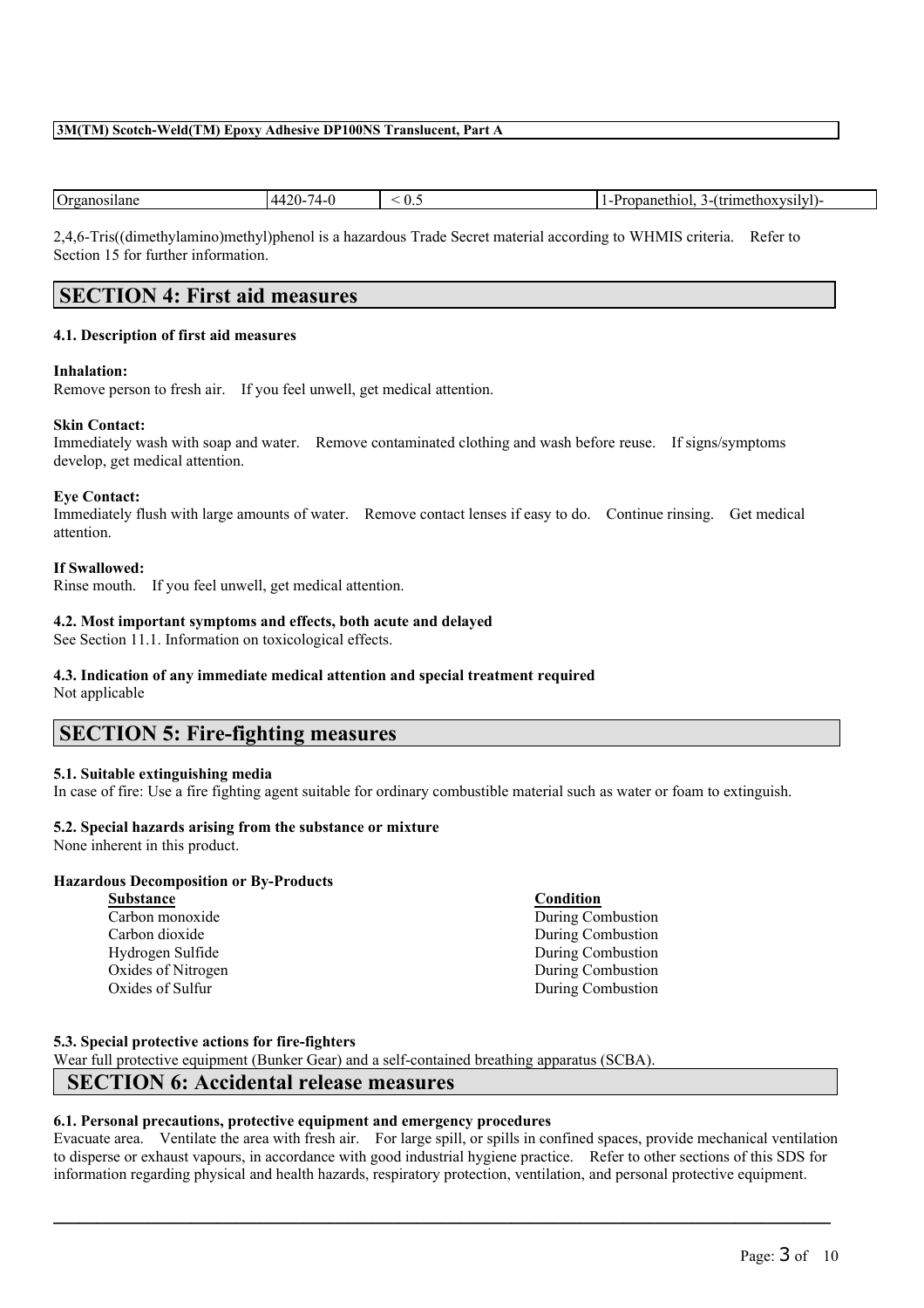# **6.2. Environmental precautions**

Avoid release to the environment. For larger spills, cover drains and build dikes to prevent entry into sewer systems or bodies of water.

# **6.3. Methods and material for containment and cleaning up**

Contain spill. Working from around the edges of the spill inward, cover with bentonite, vermiculite, or commercially available inorganic absorbent material. Mix in sufficient absorbent until it appears dry. Remember, adding an absorbent material does not remove a physical, health, or environmental hazard. Collect as much of the spilled material as possible. Place in a closed container approved for transportation by appropriate authorities. Clean up residue with an appropriate solvent selected by a qualified and authorized person. Ventilate the area with fresh air. Read and follow safety precautions on the solvent label and SDS. Seal the container. Dispose of collected material as soon as possible in accordance with applicable local/regional/national/international regulations.

# **SECTION 7: Handling and storage**

#### **7.1. Precautions for safe handling**

Avoid breathing dust/fume/gas/mist/vapours/spray. Do not get in eyes, on skin, or on clothing. Do not eat, drink or smoke when using this product. Wash thoroughly after handling. Contaminated work clothing should not be allowed out of the workplace. Avoid release to the environment. Wash contaminated clothing before reuse. Avoid contact with oxidizing agents (eg. chlorine, chromic acid etc.)

### **7.2. Conditions for safe storage including any incompatibilities**

Store away from acids. Store away from oxidizing agents.

# **SECTION 8: Exposure controls/personal protection**

#### **8.1. Control parameters**

#### **Occupational exposure limits**

If a component is disclosed in section 3 but does not appear in the table below, an occupational exposure limit is not available for the component.

| Ingredient             | C.A.S. No.         | Agency | <b>Limit type</b>    | <b>Additional Comments</b> |
|------------------------|--------------------|--------|----------------------|----------------------------|
| Terphenyl              | 26140-60-3 ACGIH   |        | $\vert$ CEIL:5 mg/m3 |                            |
| Hydrogenated Terphenyl | 161788-32-7 IACGIH |        | $\text{TWA:0.5 ppm}$ |                            |

ACGIH : American Conference of Governmental Industrial Hygienists

AIHA : American Industrial Hygiene Association

CMRG : Chemical Manufacturer's Recommended Guidelines

TWA: Time-Weighted-Average STEL: Short Term Exposure Limit

CEIL: Ceiling

#### **8.2. Exposure controls**

#### **8.2.1. Engineering controls**

Use general dilution ventilation and/or local exhaust ventilation to control airborne exposures to below relevant Exposure Limits and/or control dust/fume/gas/mist/vapours/spray. If ventilation is not adequate, use respiratory protection equipment.

# **8.2.2. Personal protective equipment (PPE)**

# **Eye/face protection**

Select and use eye/face protection to prevent contact based on the results of an exposure assessment. The following eye/face protection(s) are recommended: Indirect Vented Goggles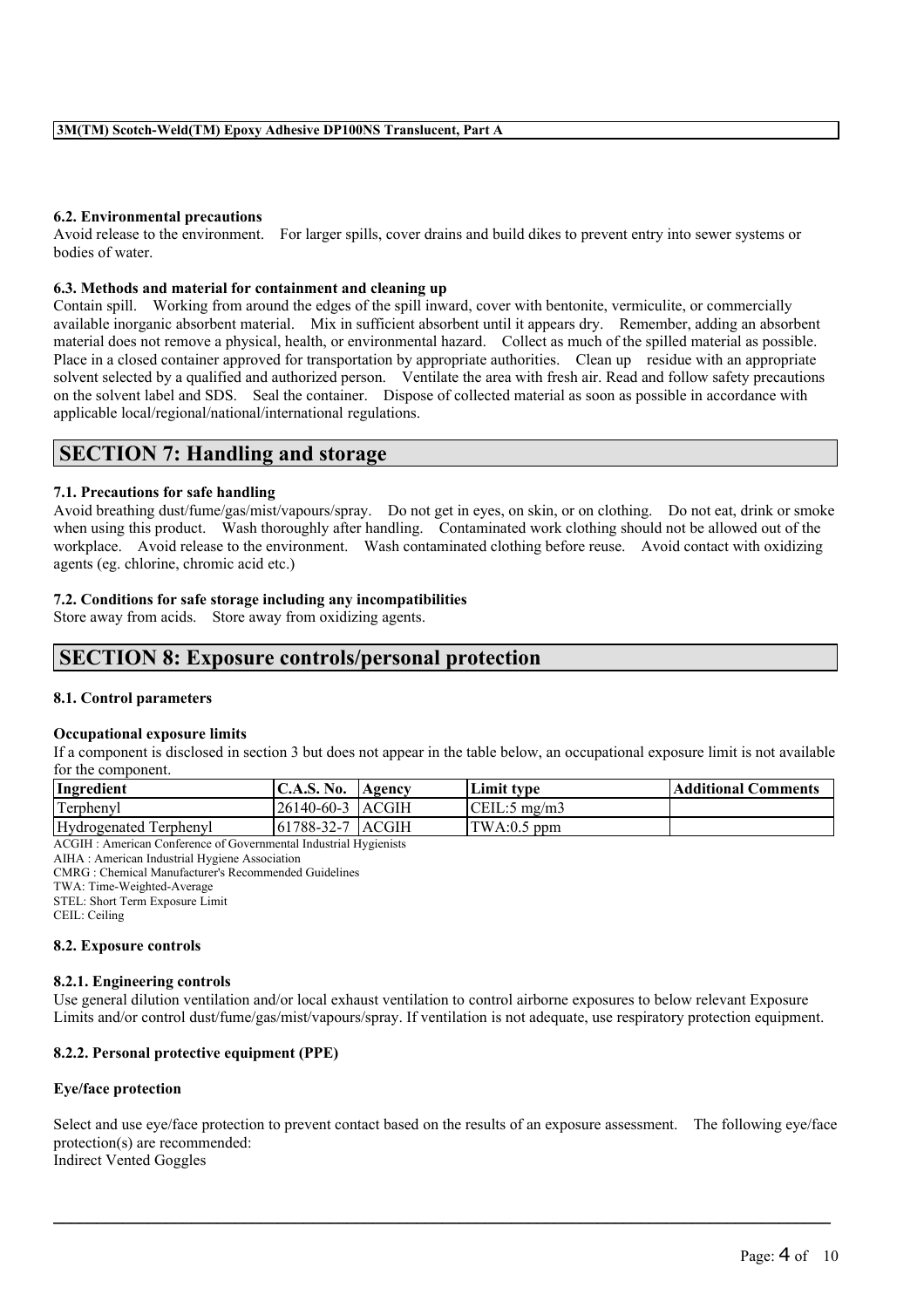#### **Skin/hand protection**

Select and use gloves and/or protective clothing approved to relevant local standards to prevent skin contact based on the results of an exposure assessment. Selection should be based on use factors such as exposure levels, concentration of the substance or mixture, frequency and duration, physical challenges such as temperature extremes, and other use conditions. Consult with your glove and/or protective clothing manufacturer for selection of appropriate compatible gloves/protective clothing. Note: Nitrile gloves may be worn over polymer laminate gloves to improve dexterity. Gloves made from the following material(s) are recommended: Polymer laminate

# **Respiratory protection**

An exposure assessment may be needed to decide if a respirator is required. If a respirator is needed, use respirators as part of a full respiratory protection program. Based on the results of the exposure assessment, select from the following respirator type(s) to reduce inhalation exposure:

Half facepiece or full facepiece air-purifying respirator suitable for organic vapours and particulates

For questions about suitability for a specific application, consult with your respirator manufacturer.

# **SECTION 9: Physical and chemical properties**

#### **9.1. Information on basic physical and chemical properties**

| <b>Physical state</b>                     | Liquid                                                                                         |
|-------------------------------------------|------------------------------------------------------------------------------------------------|
| <b>Specific Physical Form:</b>            | <b>Viscous</b>                                                                                 |
| Appearance/Odour                          | Light amber, strong mercaptan odour                                                            |
| <b>Odour threshold</b>                    | No Data Available                                                                              |
| pH                                        | Not Applicable                                                                                 |
| <b>Melting point/Freezing point</b>       | Not Applicable                                                                                 |
| <b>Boiling point</b>                      | Not Applicable                                                                                 |
| <b>Flash Point</b>                        | >=149 °C [Test Method: Estimated]                                                              |
| <b>Evaporation rate</b>                   | Not Applicable                                                                                 |
| <b>Flammability (solid, gas)</b>          | Not Applicable                                                                                 |
| <b>Flammable Limits(LEL)</b>              | Not Applicable                                                                                 |
| <b>Flammable Limits(UEL)</b>              | Not Applicable                                                                                 |
| <b>Vapour Pressure</b>                    | $\leq$ =2.7 Pa [@ 20 °C ]                                                                      |
| <b>Vapour Density</b>                     | Not Applicable                                                                                 |
| <b>Density</b>                            | $1.15$ g/ml                                                                                    |
| <b>Relative density</b>                   | 1.15 $[RefStd:WATER=1]$                                                                        |
| <b>Water solubility</b>                   | Negligible                                                                                     |
| Solubility- non-water                     | No Data Available                                                                              |
| Partition coefficient: n-octanol/water    | No Data Available                                                                              |
| <b>Autoignition temperature</b>           | No Data Available                                                                              |
| <b>Decomposition temperature</b>          | No Data Available                                                                              |
| <b>Viscosity</b>                          | $50,000 - 85,000$ mPa-s                                                                        |
| Molecular weight                          | No Data Available                                                                              |
| <b>VOC Less H2O &amp; Exempt Solvents</b> | 0 g/l [Test Method: calculated SCAQMD rule 443.1]                                              |
|                                           | [Details: when used as intended with Part B]                                                   |
| <b>VOC Less H2O &amp; Exempt Solvents</b> | 5 g/l [Test Method: calculated SCAQMD rule 443.1] [Details: as<br>supplied]                    |
| <b>VOC Less H2O &amp; Exempt Solvents</b> | 0 % [Test Method: calculated per CARB title 2] [Details: when<br>used as intended with Part B] |

# **SECTION 10: Stability and reactivity**

#### **10.1. Reactivity**

This material may be reactive with certain agents under certain conditions - see the remaining headings in this section.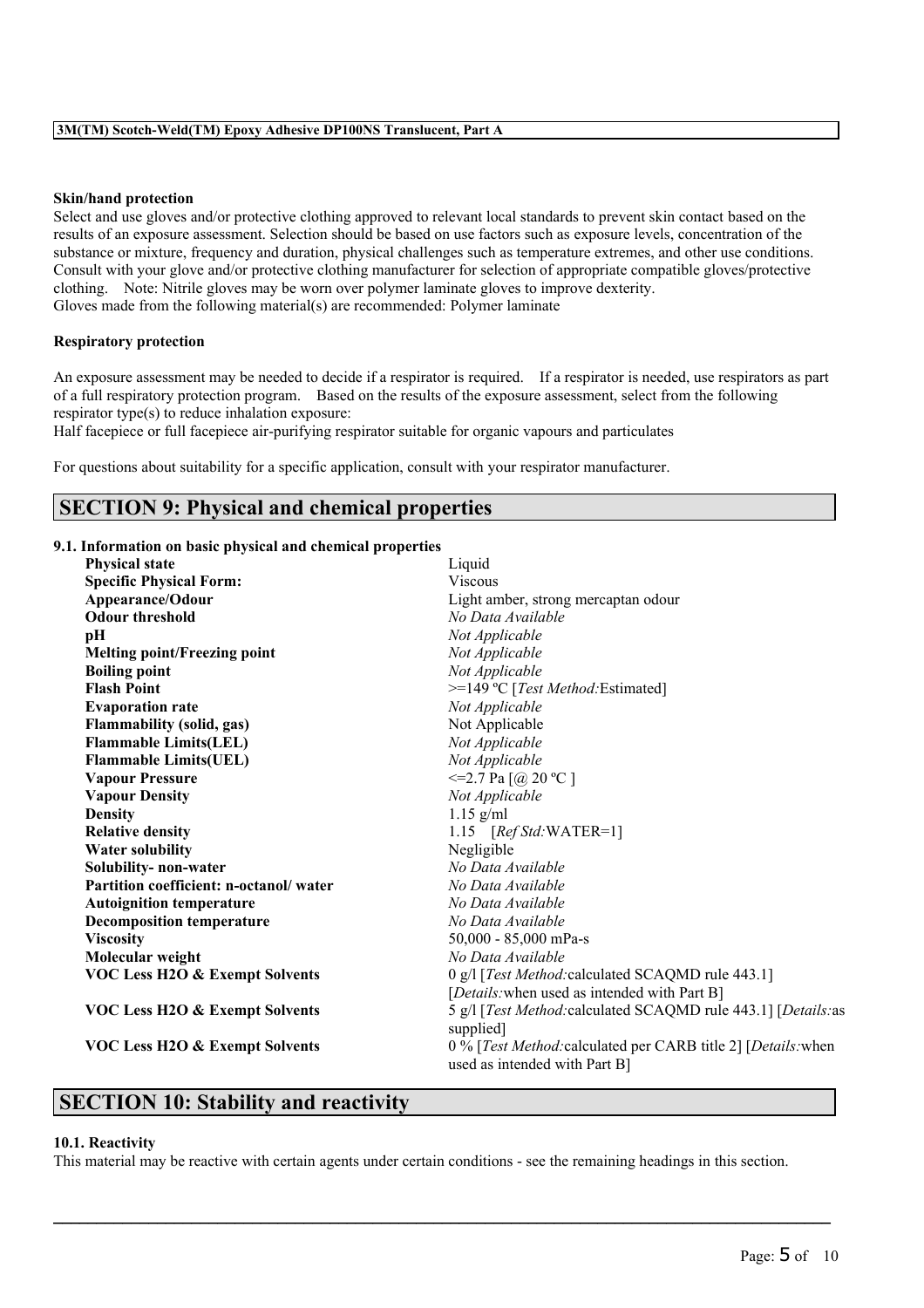**10.2. Chemical stability** Stable.

**10.3. Possibility of hazardous reactions**

Hazardous polymerization will not occur.

### **10.4. Conditions to avoid**

Heat is generated during cure. Do not cure a mass larger than 50 grams in a confined space to prevent a premature exothermic reaction with production of intense heat and smoke.

#### **10.5. Incompatible materials**

Strong oxidizing agents Strong acids

# **10.6. Hazardous decomposition products**

**Substance Condition**

None known.

Refer to section 5.2 for hazardous decomposition products during combustion.

# **SECTION 11: Toxicological information**

The information below may not be consistent with the material classification in Section 2 if specific ingredient **classifications are mandated by a competent authority. In addition, toxicological data on ingredients may not be** reflected in the material classification and/or the signs and symptoms of exposure, because an ingredient may be present below the threshold for labeling, an ingredient may not be available for exposure, or the data may not be **relevant to the material as a whole.**

# **11.1. Information on Toxicological effects**

**Signs and Symptoms of Exposure**

#### Based on test data and/or information on the components, this material may produce the following health effects:

#### **Inhalation:**

Respiratory Tract Irritation: Signs/symptoms may include cough, sneezing, nasal discharge, headache, hoarseness, and nose and throat pain.

# **Skin Contact:**

Skin Irritation: Signs/symptoms may include localized redness, swelling, itching, dryness, cracking, blistering, and pain. Allergic Skin Reaction (non-photo induced): Signs/symptoms may include redness, swelling, blistering, and itching.

#### **Eye Contact:**

Severe Eye Irritation: Signs/symptoms may include significant redness, swelling, pain, tearing, cloudy appearance of the cornea, and impaired vision.

#### **Ingestion:**

May be harmful if swallowed. Gastrointestinal Irritation: Signs/symptoms may include abdominal pain, stomach upset, nausea, vomiting and diarrhea.

#### **Toxicological Data**

If a component is disclosed in section 3 but does not appear in a table below, either no data are available for that endpoint or the data are not sufficient for classification.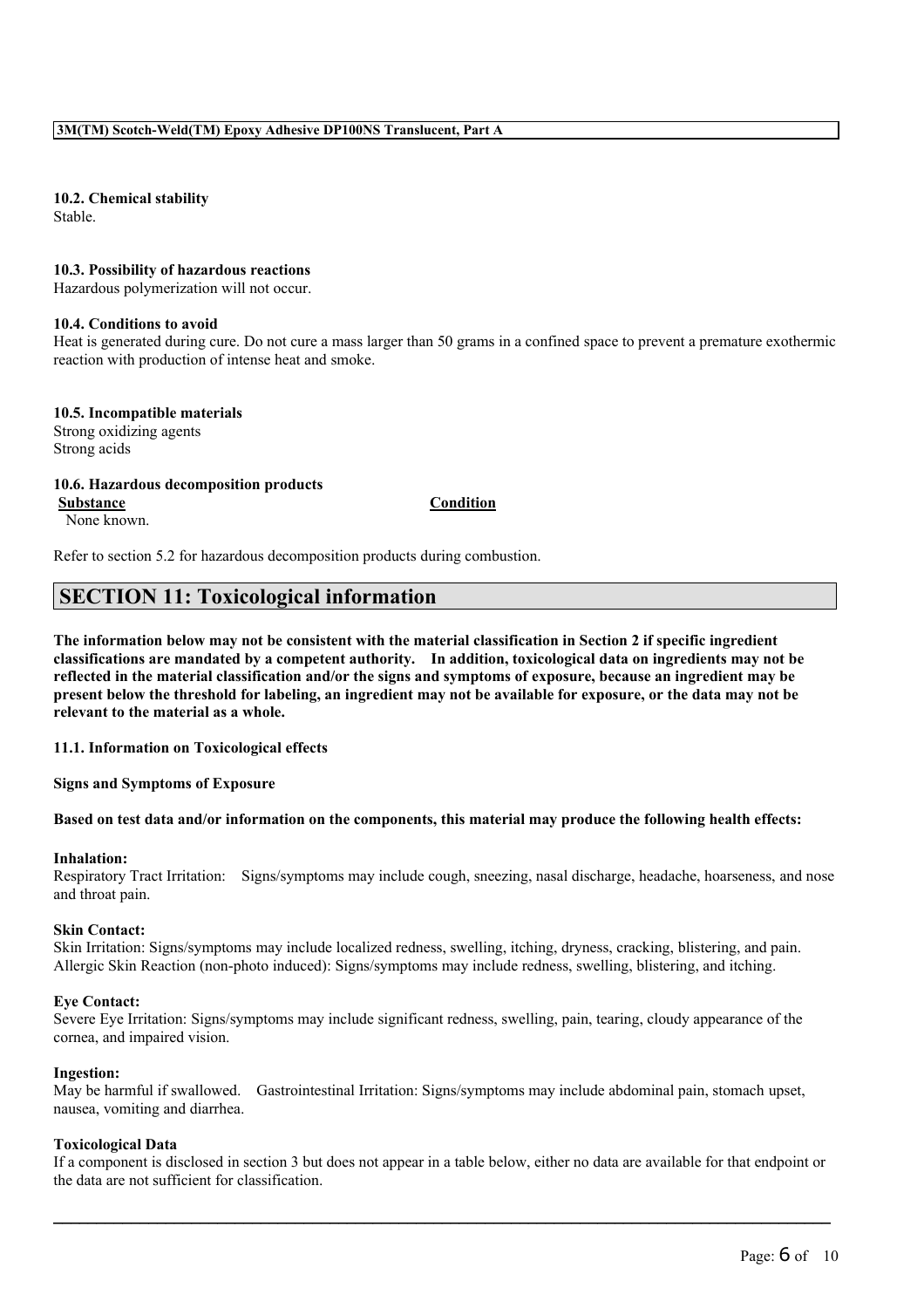# **Acute Toxicity**

| Name                                                                                                                            | Route       | <b>Species</b> | Value                                                |
|---------------------------------------------------------------------------------------------------------------------------------|-------------|----------------|------------------------------------------------------|
| Overall product                                                                                                                 | Dermal      |                | No data available; calculated $ATE > 5,000$ mg/kg    |
| Overall product                                                                                                                 | Ingestion   |                | No data available; calculated ATE2,000 - 5,000 mg/kg |
| Polypropyleneglycoltrimercaptanether                                                                                            | Dermal      | Rabbit         | $LD50 > 10,200$ mg/kg                                |
| Polypropyleneglycoltrimercaptanether                                                                                            | Ingestion   | Rat            | LD50 $2,600$ mg/kg                                   |
| Hydrogenated Terphenyl                                                                                                          | Dermal      | Rabbit         | LD50 $6,800$ mg/kg                                   |
| Hydrogenated Terphenyl                                                                                                          | Inhalation- | Rat            | $LC50 > 11.1$ mg/l                                   |
|                                                                                                                                 | Dust/Mist   |                |                                                      |
|                                                                                                                                 | (4 hours)   |                |                                                      |
| Hydrogenated Terphenyl                                                                                                          | Ingestion   | Rat            | $LD50 > 10,000$ mg/kg                                |
| 2,4,6-Tris((dimethylamino)methyl)phenol                                                                                         | Dermal      | Rat            | LD50<br>$1,280$ mg/kg                                |
| 2,4,6-Tris((dimethylamino)methyl)phenol                                                                                         | Ingestion   | Rat            | LD50<br>$1,000$ mg/kg                                |
| Amorphous Silica                                                                                                                | Dermal      | Rabbit         | $LD50 > 5,000$ mg/kg                                 |
| Amorphous Silica                                                                                                                | Inhalation- | Rat            | $LC50 > 0.691$ mg/l                                  |
|                                                                                                                                 | Dust/Mist   |                |                                                      |
|                                                                                                                                 | (4 hours)   |                |                                                      |
| Amorphous Silica                                                                                                                | Ingestion   | Rat            | $LD50 > 5,110$ mg/kg                                 |
| bis[(Dimethylamino)methyl]Phenol                                                                                                | Ingestion   |                | LD50 estimated to be $300 - 2,000$ mg/kg             |
| Terphenyl                                                                                                                       | Dermal      | Rabbit         | $LD50 > 5,000$ mg/kg                                 |
| Terphenyl                                                                                                                       | Inhalation- | Rat            | $LD50 > 3.8$ mg/l                                    |
|                                                                                                                                 | Dust/Mist   |                |                                                      |
|                                                                                                                                 | (4 hours)   |                |                                                      |
| Terphenyl                                                                                                                       | Ingestion   | Rat            | LD50<br>$2,304$ mg/kg                                |
| Organosilane                                                                                                                    | Dermal      | Rabbit         | LD50<br>$2,270$ mg/kg                                |
| Organosilane<br>the contract of the contract of the contract of the contract of the contract of the contract of the contract of | Ingestion   | Rat            | LD50<br>$770 \text{ mg/kg}$                          |

ATE = acute toxicity estimate

# **Skin Corrosion/Irritation**

| Name                                    | <b>Species</b> | Value                     |
|-----------------------------------------|----------------|---------------------------|
|                                         |                |                           |
| Overall product                         | In vitro       | Irritant                  |
|                                         | data           |                           |
| Polypropyleneglycoltrimercaptanether    | Rabbit         | No significant irritation |
| Hydrogenated Terphenyl                  | Rabbit         | No significant irritation |
| 2,4,6-Tris((dimethylamino)methyl)phenol | Rabbit         | Corrosive                 |
| Amorphous Silica                        | Rabbit         | No significant irritation |
| bis[(Dimethylamino)methyl]Phenol        | similar        | Corrosive                 |
|                                         | compoun        |                           |
|                                         | ds             |                           |
| Terphenyl                               | Rabbit         | No significant irritation |

# **Serious Eye Damage/Irritation**

| Name                                    | <b>Species</b> | Value                     |
|-----------------------------------------|----------------|---------------------------|
|                                         |                |                           |
| Overall product                         | In vitro       | Severe irritant           |
|                                         | data           |                           |
| Polypropyleneglycoltrimercaptanether    | Rabbit         | Mild irritant             |
| Hydrogenated Terphenyl                  | Rabbit         | No significant irritation |
| 2,4,6-Tris((dimethylamino)methyl)phenol | Rabbit         | Corrosive                 |
| Amorphous Silica                        | Rabbit         | No significant irritation |
| bis[(Dimethylamino)methyl]Phenol        | similar        | Corrosive                 |
|                                         | compoun        |                           |
|                                         | ds             |                           |
| Terphenyl                               | Rabbit         | No significant irritation |

# **Skin Sensitization**

| Name                                    | <b>Species</b> | Value          |
|-----------------------------------------|----------------|----------------|
| Polypropyleneglycoltrimercaptanether    | Mouse          | Sensitizing    |
| Hydrogenated Terphenyl                  | Human          | Not classified |
| 2,4,6-Tris((dimethylamino)methyl)phenol | Guinea         | Not classified |
|                                         | pig            |                |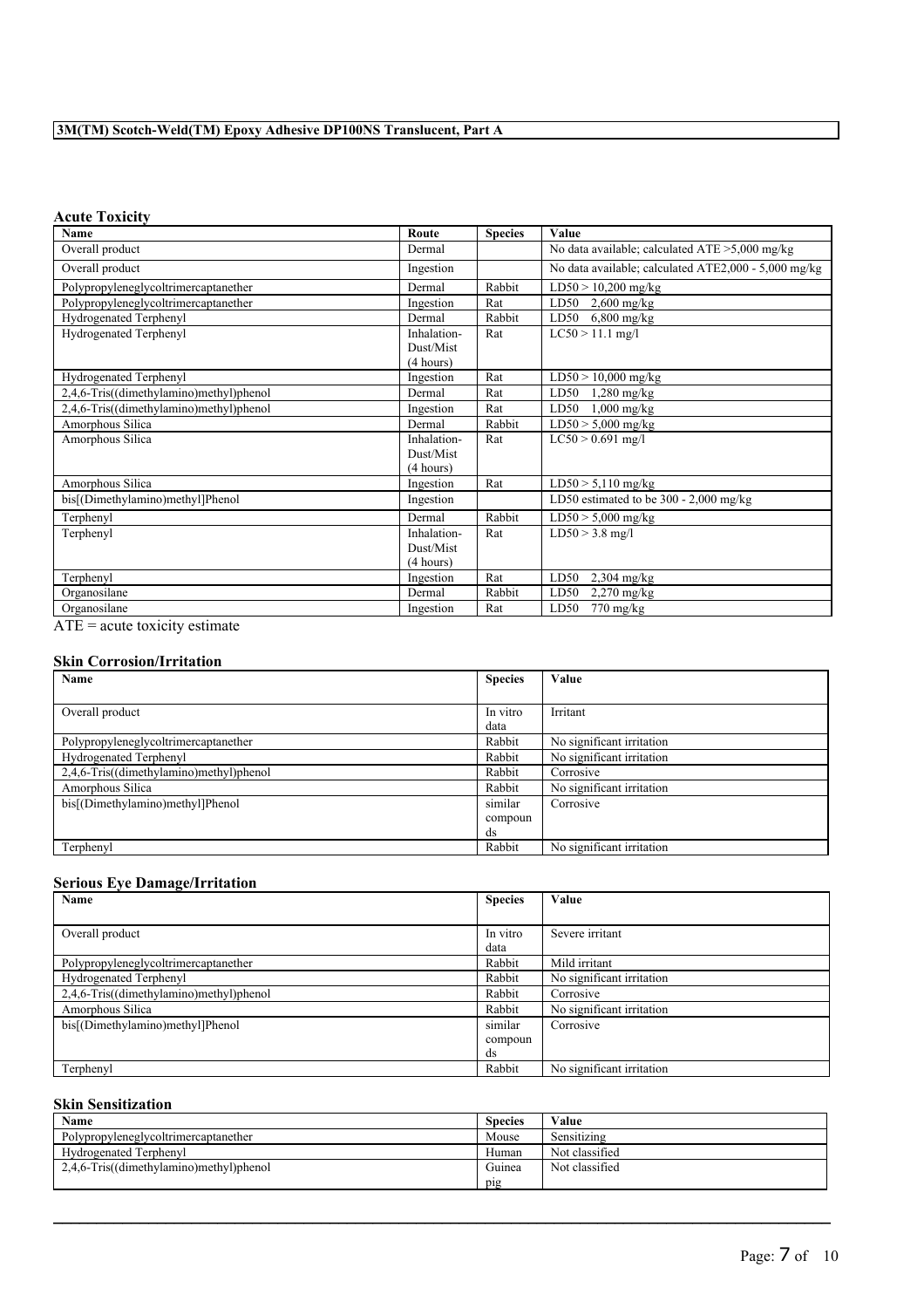| $-0.585$<br>Amorphous<br>: Silica | Human  | $\sim$<br>Not<br>classified |
|-----------------------------------|--------|-----------------------------|
|                                   | and    |                             |
|                                   | animal |                             |

# **Respiratory Sensitization**

For the component/components, either no data are currently available or the data are not sufficient for classification.

# **Germ Cell Mutagenicity**

| Name                                    | Route    | Value         |
|-----------------------------------------|----------|---------------|
|                                         |          |               |
| Polypropyleneglycoltrimercaptanether    | In Vitro | Not mutagenic |
| Hydrogenated Terphenyl                  | In vivo  | Not mutagenic |
| 2,4,6-Tris((dimethylamino)methyl)phenol | In Vitro | Not mutagenic |
| Amorphous Silica                        | In Vitro | Not mutagenic |
| Terphenyl                               | In Vitro | Not mutagenic |
| Terphenyl                               | In vivo  | Not mutagenic |

# **Carcinogenicity**

| Name                       | Route                         | $\sim$<br>Species | ⁄ alue                                                   |
|----------------------------|-------------------------------|-------------------|----------------------------------------------------------|
| $\sim$<br>Amorphous Silica | Not                           | Mouse             | e data exist.<br>but the data are not<br>Some positive   |
|                            | $\sim$<br>$\sim$<br>Specified |                   | <b>CONT</b><br>classification<br>ticient<br>tor.<br>suff |

# **Reproductive Toxicity**

# **Reproductive and/or Developmental Effects**

| Name                   | Route     | Value                                  | <b>Species</b> | <b>Test result</b> | <b>Exposure</b> |
|------------------------|-----------|----------------------------------------|----------------|--------------------|-----------------|
|                        |           |                                        |                |                    | <b>Duration</b> |
| Hydrogenated Terphenyl | Ingestion | Not classified for female reproduction | Rat            | <b>NOAEL 81</b>    | 2 generation    |
|                        |           |                                        |                | mg/kg/day          |                 |
| Hydrogenated Terphenyl | Ingestion | Not classified for male reproduction   | Rat            | <b>NOAEL 62</b>    | 2 generation    |
|                        |           |                                        |                | mg/kg/day          |                 |
| Hydrogenated Terphenyl | Ingestion | Not classified for development         | Rat            | <b>NOAEL 500</b>   | 2 generation    |
|                        |           |                                        |                | mg/kg/day          |                 |
| Amorphous Silica       | Ingestion | Not classified for female reproduction | Rat            | <b>NOAEL 509</b>   | generation      |
|                        |           |                                        |                | mg/kg/day          |                 |
| Amorphous Silica       | Ingestion | Not classified for male reproduction   | Rat            | <b>NOAEL 497</b>   | generation      |
|                        |           |                                        |                | mg/kg/day          |                 |
| Amorphous Silica       | Ingestion | Not classified for development         | Rat            | <b>NOAEL 1,350</b> | during          |
|                        |           |                                        |                | mg/kg/day          | organogenesi    |
|                        |           |                                        |                |                    | s               |

# **Target Organ(s)**

# **Specific Target Organ Toxicity - single exposure**

| Name                     | Route      | Target Organ(s)        | Value                             | <b>Species</b> | <b>Test result</b> | Exposure        |
|--------------------------|------------|------------------------|-----------------------------------|----------------|--------------------|-----------------|
|                          |            |                        |                                   |                |                    | <b>Duration</b> |
| 2,4,6                    | Inhalation | respiratory irritation | Some positive data exist, but the |                | <b>NOAEL Not</b>   |                 |
| Tris((dimethylamino)meth |            |                        | data are not sufficient for       |                | available          |                 |
| vl)phenol                |            |                        | classification                    |                |                    |                 |

# **Specific Target Organ Toxicity - repeated exposure**

| Name                                     | Route     | Target Organ(s)                                                                     | Value                                                                              | <b>Species</b> | <b>Test result</b>                 | Exposure        |
|------------------------------------------|-----------|-------------------------------------------------------------------------------------|------------------------------------------------------------------------------------|----------------|------------------------------------|-----------------|
|                                          |           |                                                                                     |                                                                                    |                |                                    | <b>Duration</b> |
| Polypropyleneglycoltrimer<br>captanether | Ingestion | hematopoietic<br>system                                                             | Some positive data exist, but the<br>data are not sufficient for<br>classification | Rat            | <b>NOAEL 75</b><br>mg/kg/day       | 90 days         |
| Polypropyleneglycoltrimer<br>captanether | Ingestion | liver                                                                               | Some positive data exist, but the<br>data are not sufficient for<br>classification | Rat            | <b>NOAEL 250</b><br>mg/kg/day      | 90 days         |
| Polypropyleneglycoltrimer<br>captanether | Ingestion | endocrine system  <br>heart $\vert$ skin $\vert$<br>immune system<br>nervous system | Not classified                                                                     | Rat            | <b>NOAEL</b><br>1.000<br>mg/kg/day | 90 days         |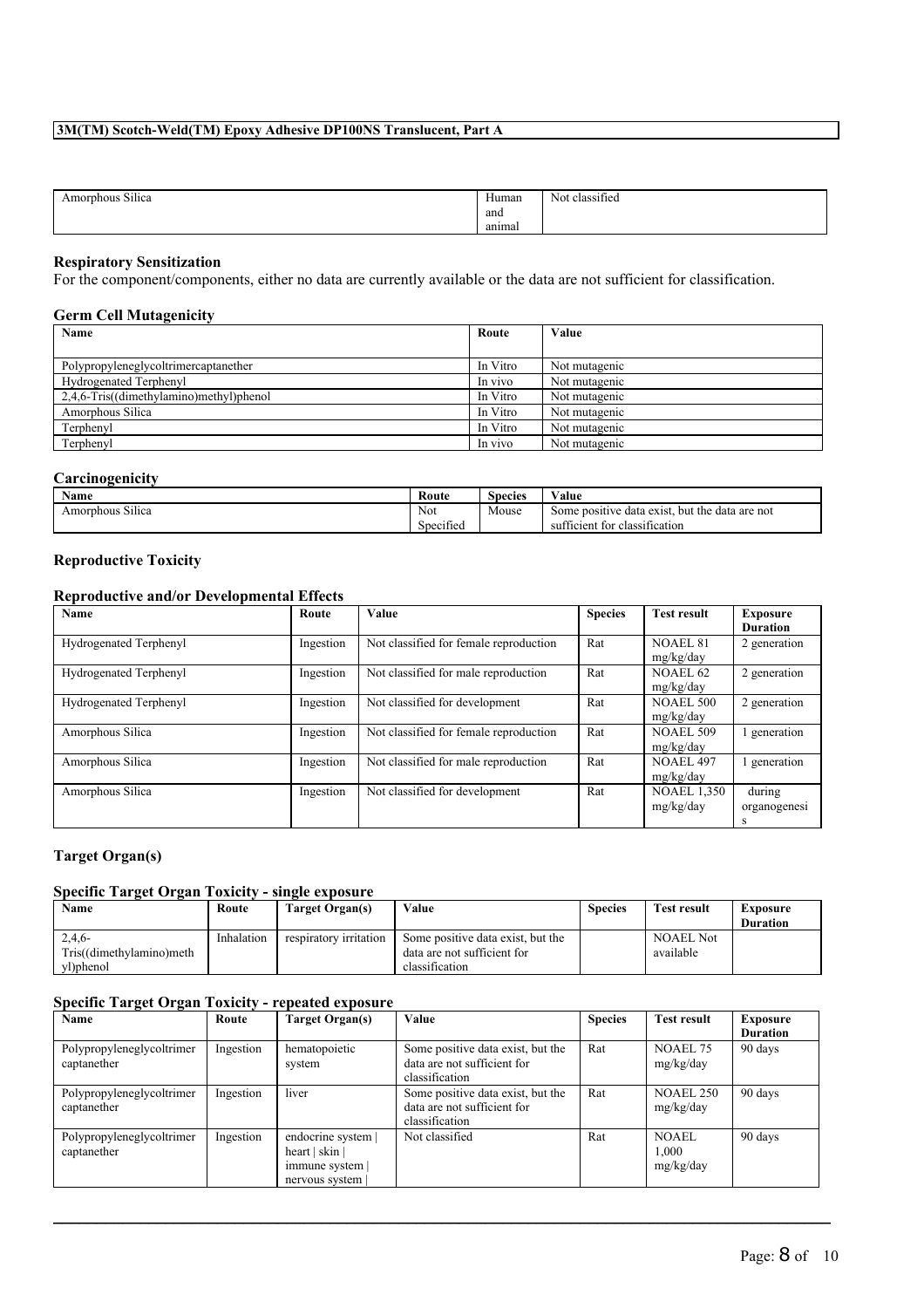|                                                |            | eyes   kidney and/or<br>bladder   respiratory<br>system   vascular<br>system            |                |       |                               |                          |
|------------------------------------------------|------------|-----------------------------------------------------------------------------------------|----------------|-------|-------------------------------|--------------------------|
| Hydrogenated Terphenyl                         | Inhalation | liver                                                                                   | Not classified | Rat   | <b>NOAEL 0.5</b><br>mg/l      | 90 days                  |
| Hydrogenated Terphenyl                         | Ingestion  | endocrine system  <br>blood   liver   kidney<br>and/or bladder                          | Not classified | Rat   | <b>NOAEL 144</b><br>mg/kg/day | 14 weeks                 |
| 2,4,6<br>Tris((dimethylamino)meth<br>yl)phenol | Dermal     | skin   liver   nervous<br>system   auditory<br>system<br>hematopoietic<br>system   eyes | Not classified | Rat   | <b>NOAEL 125</b><br>mg/kg/day | 28 days                  |
| Amorphous Silica                               | Inhalation | respiratory system<br>silicosis                                                         | Not classified | Human | <b>NOAEL Not</b><br>available | occupational<br>exposure |

#### **Aspiration Hazard**

For the component/components, either no data are currently available or the data are not sufficient for classification.

# Please contact the address or phone number listed on the first page of the SDS for additional toxicological information **on this material and/or its components.**

# **SECTION 12: Ecological information**

No data available.

# **SECTION 13: Disposal considerations**

Dispose of contents/ container in accordance with the local/regional/national/international regulations.

# **SECTION 14: Transport Information**

For Transport Information, please visit http://3M.com/Transportinfo or call 1-800-364-3577 or 651-737-6501.

# **SECTION 15: Regulatory information**

# **15.1. Safety, health and environmental regulations/legislation specific for the substance or mixture**

# **Global inventory status**

Contact 3M for more information. The components of this material are in compliance with the provisions of the Korea Chemical Control Act. Certain restrictions may apply. Contact the selling division for additional information. The components of this material are in compliance with the provisions of Australia National Industrial Chemical Notification and Assessment Scheme (NICNAS). Certain restrictions may apply. Contact the selling division for additional information. The components of this material are in compliance with the provisions of Philippines RA 6969 requirements. Certain restrictions may apply. Contact the selling division for additional information. The components of this product are in compliance with the new substance notification requirements of CEPA. The components of this product are in compliance with the chemical notification requirements of TSCA. This product complies with Measures on Environmental Management of New Chemical Substances. All ingredients are listed on or exempt from on China IECSC inventory.

 $\mathcal{L}_\mathcal{L} = \{ \mathcal{L}_\mathcal{L} = \{ \mathcal{L}_\mathcal{L} = \{ \mathcal{L}_\mathcal{L} = \{ \mathcal{L}_\mathcal{L} = \{ \mathcal{L}_\mathcal{L} = \{ \mathcal{L}_\mathcal{L} = \{ \mathcal{L}_\mathcal{L} = \{ \mathcal{L}_\mathcal{L} = \{ \mathcal{L}_\mathcal{L} = \{ \mathcal{L}_\mathcal{L} = \{ \mathcal{L}_\mathcal{L} = \{ \mathcal{L}_\mathcal{L} = \{ \mathcal{L}_\mathcal{L} = \{ \mathcal{L}_\mathcal{$ 

**Trade Secret Information: HMIRA Registry Number: Filing date: Claim status: Date of decision:** 10099 08/06/2016 Claim for exemption has been

filed.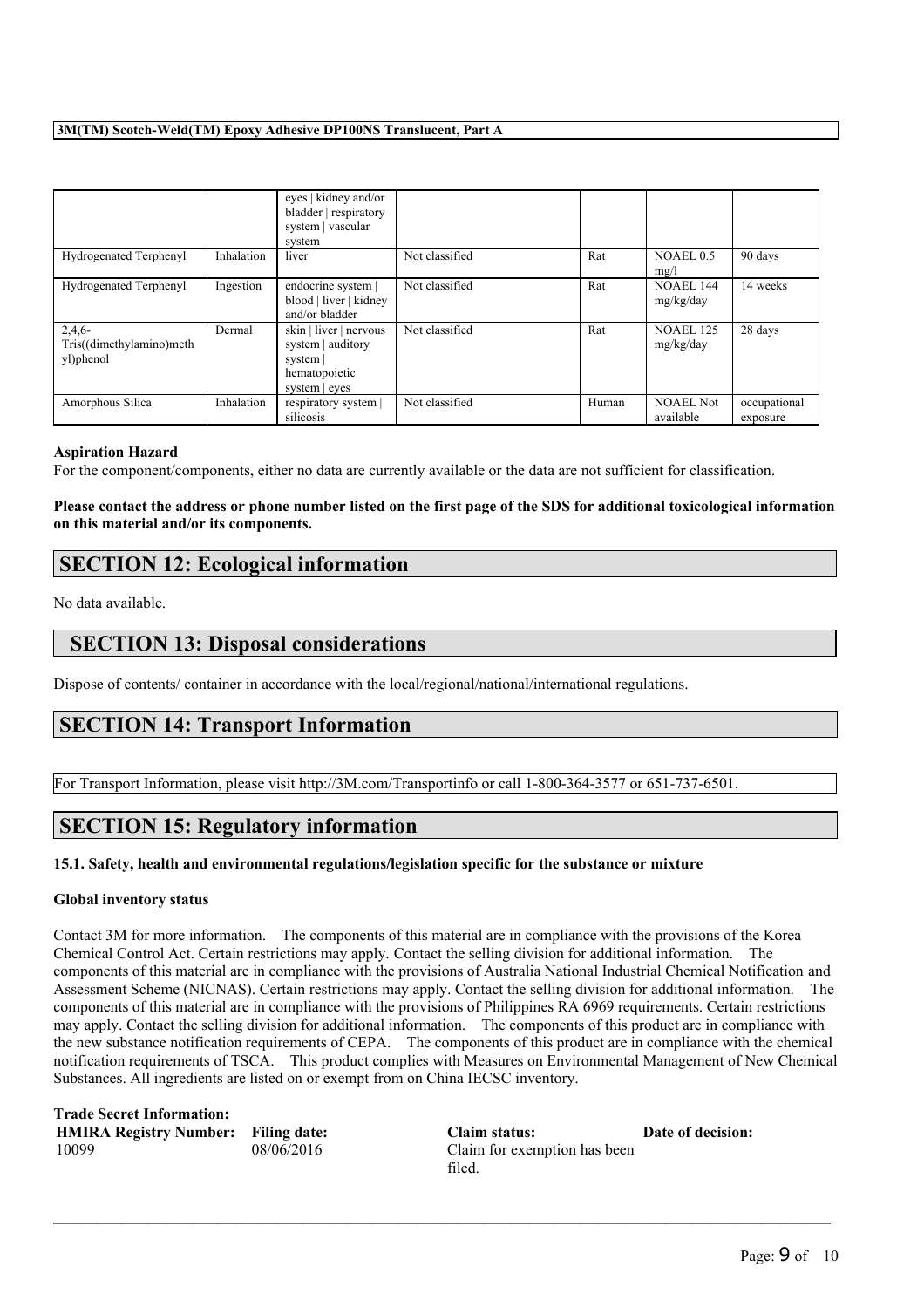# **SECTION 16: Other information**

National Fire Protection Association (NFPA) hazard ratings are designed for use by emergency response personnel to address the hazards that are presented by short-term, acute exposure to a material under conditions of fire, spill, or similar emergencies. Hazard ratings are primarily based on the inherent physical and toxic properties of the material but also include the toxic properties of combustion or decomposition products that are known to be generated in **significant quantities.**

**Health:** 2 **Flammability:** 1 **Instability:** 1 **Special Hazards:** None

National Fire Protection Association (NFPA) hazard ratings are designed for use by emergency response personnel to address the hazards that are presented by short-term, acute exposure to a material under conditions of fire, spill, or similar emergencies. Hazard ratings are primarily based on the inherent physical and toxic properties of the material but also include the toxic properties of combustion or decomposition products that are known to be generated in significant quantities.

| Document group:    | 1-2402-3   | <b>Nersion number:</b>  | 13.02      |
|--------------------|------------|-------------------------|------------|
| <b>Issue Date:</b> | 2018/06/27 | <b>Supercedes Date:</b> | 2016/06/27 |

The information in this Safety Data Sheet (SDS) is believed to be correct as of the date issued. 3M MAKES NO WARRANTIES, EXPRESS OR IMPLIED, STATUTORY OR OTHERWISE, INCLUDING, BUT NOT LIMITED TO, ANY IMPLIED WARRANTY OR CONDITION OF MERCHANTABILITY OR FITNESS FOR A PARTICULAR PURPOSE OR ANY IMPLIED WARRANTY OR CONDITION ARISING OUT OF A COURSE OF PERFORMANCE, COURSE OF DEALING, CUSTOM OR USAGE OF TRADE. User is responsible for determining whether the 3M product is fit for a particular purpose and suitable for user's method of use or application. Given the variety of factors that can affect the use and application of a 3M product, some of which are uniquely within the user's knowledge and control, it is essential that the user evaluate the 3M product to determine whether it is fit for a particular purpose and suitable for user's method of use or application.

 $\mathcal{L}_\mathcal{L} = \{ \mathcal{L}_\mathcal{L} = \{ \mathcal{L}_\mathcal{L} = \{ \mathcal{L}_\mathcal{L} = \{ \mathcal{L}_\mathcal{L} = \{ \mathcal{L}_\mathcal{L} = \{ \mathcal{L}_\mathcal{L} = \{ \mathcal{L}_\mathcal{L} = \{ \mathcal{L}_\mathcal{L} = \{ \mathcal{L}_\mathcal{L} = \{ \mathcal{L}_\mathcal{L} = \{ \mathcal{L}_\mathcal{L} = \{ \mathcal{L}_\mathcal{L} = \{ \mathcal{L}_\mathcal{L} = \{ \mathcal{L}_\mathcal{$ 

# **3M Canada SDSs are available at www.3M.ca**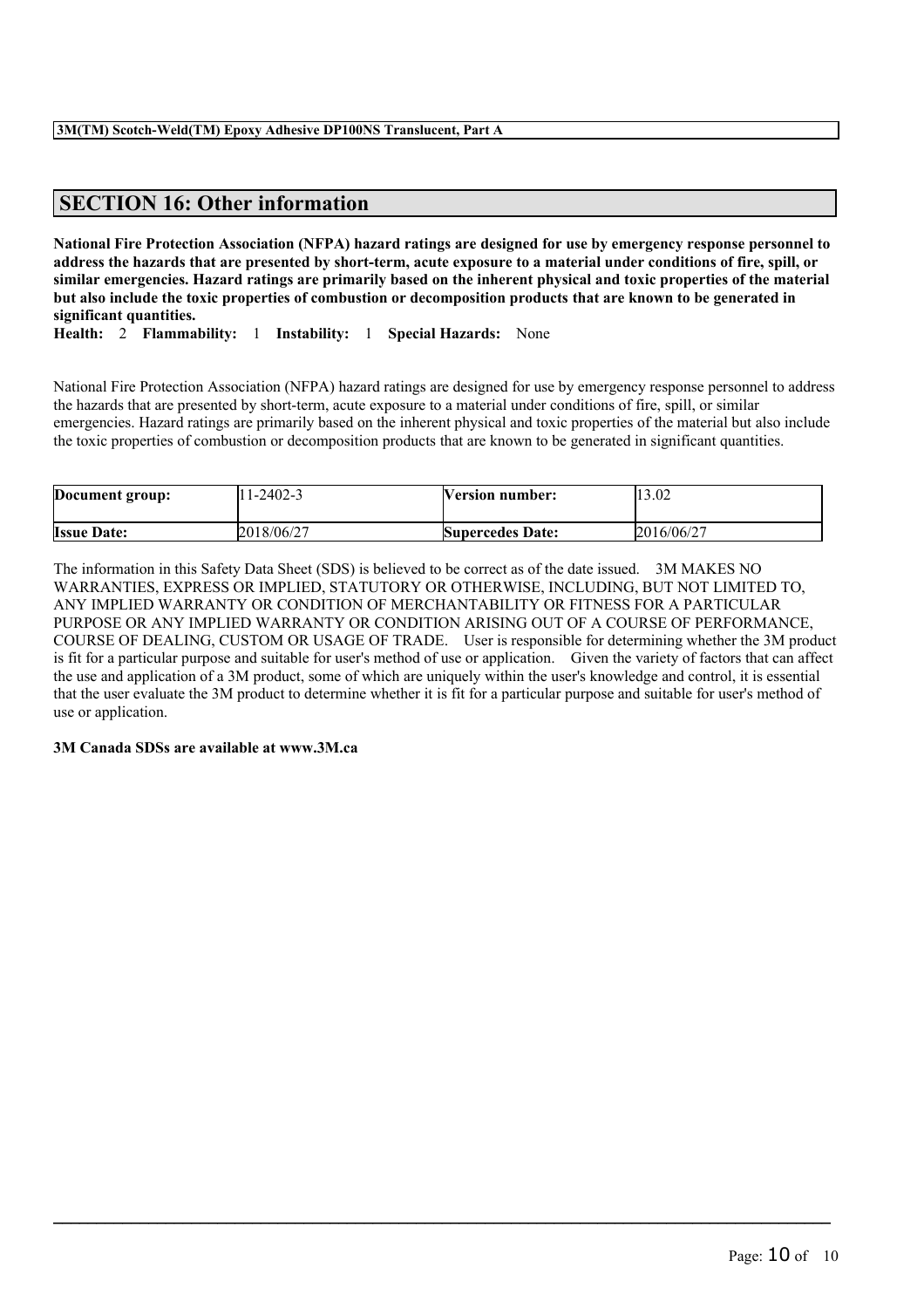

# **Safety Data Sheet**

### Copyright,2018,3M Canada Company

All rights reserved. Copying and/or downloading of this information for the purpose of properly utilizing 3M products is allowed provided that: (1) the information is copied in full with no changes unless prior written agreement is obtained from 3M, and (2) neither the copy nor the original is resold or otherwise distributed with the intention of earning a profit thereon.

| Document group:    | $11 - 2401 - 5$ | <b>Version number:</b>  | 14.00      |
|--------------------|-----------------|-------------------------|------------|
| <b>Issue Date:</b> | 2018/06/27      | <b>Supercedes Date:</b> | 2018/06/27 |

This Safety Data Sheet has been prepared in accordance with the Canadian Hazardous Products Regulations.

# **SECTION 1: Identification**

#### **1.1. Product identifier**

3M(TM) Scotch-Weld(TM) Epoxy Adhesive DP100NS Translucent, Part B

#### **1.2. Recommended use and restrictions on use**

**Intended Use** Structural adhesive

**Restrictions on use** Not applicable

#### **1.3. Supplier's details**

| Company:        | 3M Canada Company                                              |                                  |
|-----------------|----------------------------------------------------------------|----------------------------------|
| Division:       | Industrial Adhesives and Tapes Division                        |                                  |
| <b>Address:</b> | 1840 Oxford Street East, Post Office Box 5757, London, Ontario | N <sub>6</sub> A 4T <sub>1</sub> |
| Telephone:      | $(800)$ 364-3577                                               |                                  |
| Website:        | www.3M.ca                                                      |                                  |

#### **1.4. Emergency telephone number**

Medical Emergency Telephone: (519) 451-2500, Ext. 2222; Transportation Emergency Telephone (CANUTEC): (613) 996- 6666

 $\mathcal{L}_\mathcal{L} = \{ \mathcal{L}_\mathcal{L} = \{ \mathcal{L}_\mathcal{L} = \{ \mathcal{L}_\mathcal{L} = \{ \mathcal{L}_\mathcal{L} = \{ \mathcal{L}_\mathcal{L} = \{ \mathcal{L}_\mathcal{L} = \{ \mathcal{L}_\mathcal{L} = \{ \mathcal{L}_\mathcal{L} = \{ \mathcal{L}_\mathcal{L} = \{ \mathcal{L}_\mathcal{L} = \{ \mathcal{L}_\mathcal{L} = \{ \mathcal{L}_\mathcal{L} = \{ \mathcal{L}_\mathcal{L} = \{ \mathcal{L}_\mathcal{$ 

# **SECTION 2: Hazard identification**

# **2.1. Classification of the substance or mixture**

Serious Eye Damage/Irritation: Category 1. Skin Corrosion/Irritation: Category 1C. Skin Sensitizer: Category 1. Reproductive Toxicity: Category 1B. Germ Cell Mutagenicity: Category 2.

**2.2. Label elements Signal word** Danger

**Symbols**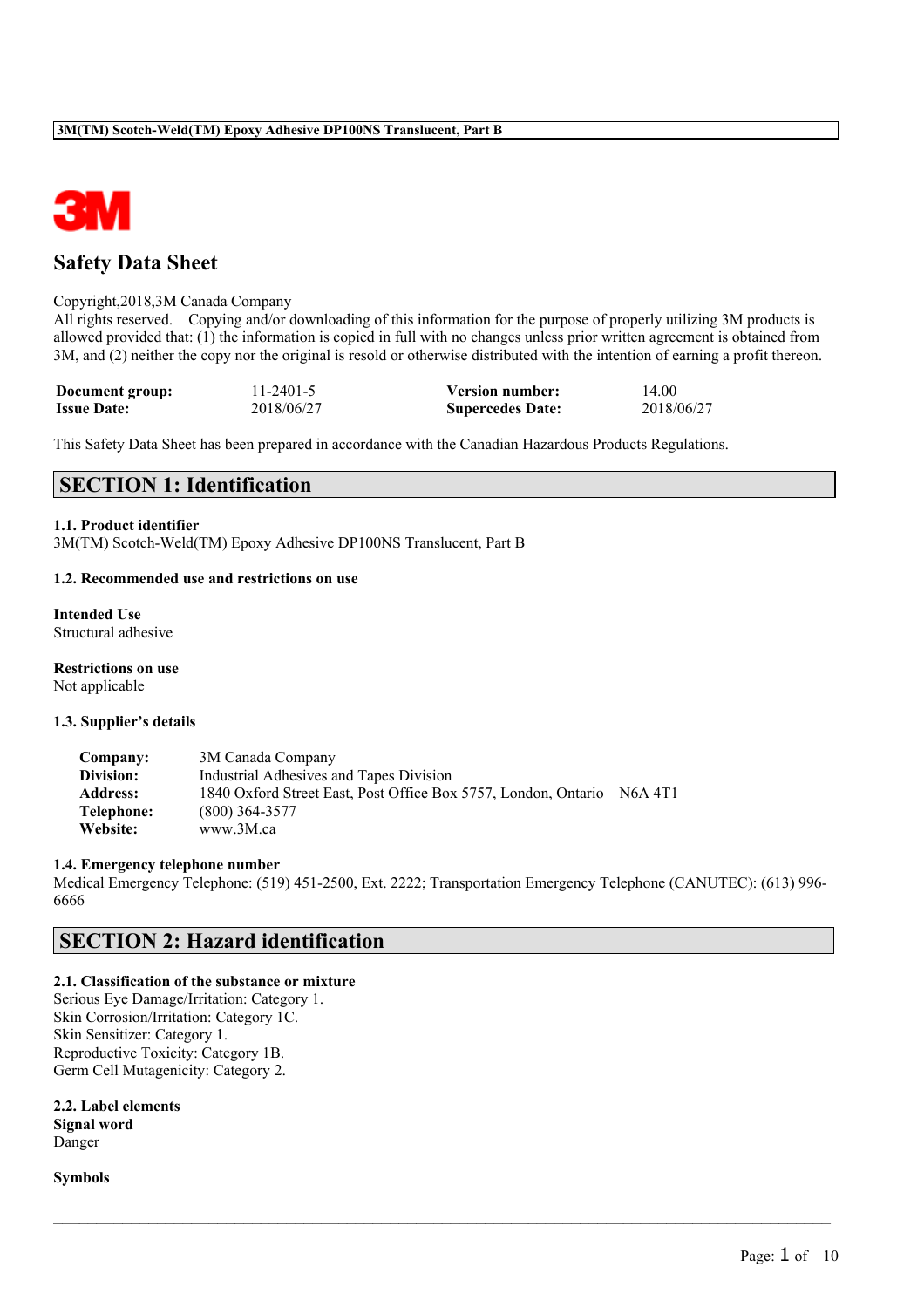Corrosion | Exclamation mark | Health Hazard |

#### **Pictograms**



#### **Hazard statements**

Causes severe skin burns and eye damage. May cause an allergic skin reaction. May damage fertility or the unborn child. Suspected of causing genetic defects.

### **Precautionary statements**

#### **Prevention:**

Obtain special instructions before use. Do not handle until all safety precautions have been read and understood. Do not breathe dust/fume/gas/mist/vapours/spray. Wear protective gloves, protective clothing, and eye/face protection. Wash exposed skin thoroughly after handling. Contaminated work clothing must not be allowed out of the workplace.

#### **Response:**

IF INHALED: Remove person to fresh air and keep comfortable for breathing. IF ON SKIN (or hair): Take off immediately all contaminated clothing. Rinse skin with water or shower. IF IN EYES: Rinse cautiously with water for several minutes. Remove contact lenses, if present and easy to do. Continue rinsing. Immediately call a POISON CENTRE or doctor/physician. If skin irritation or rash occurs: Get medical advice/attention. Take off contaminated clothing and wash it before reuse. IF SWALLOWED: Rinse mouth. Do NOT induce vomiting. IF exposed or concerned: Get medical advice/attention.

#### **Storage:**

Store locked up.

#### **Disposal:**

Dispose of contents/container in accordance with applicable local/regional/national/international regulations.

### **2.3. Other hazards**

May cause chemical gastrointestinal burns.

# **SECTION 3: Composition/information on ingredients**

This material is a mixture.

| Ingredient       | <b>C.A.S. No.</b> | $\%$ by Wt    | Common Name                              |
|------------------|-------------------|---------------|------------------------------------------|
| Epoxy Resin 1*   | 25068-38-6        | -94<br>$85 -$ | Phenol, 4,4'-(1-methylethylidene)bis-,   |
|                  |                   |               | polymer with (chloromethyl) oxirane      |
| Epoxy Resin 2*   | 30499-70-8        | - 10<br>$5 -$ | $1,3$ -Propanediol, 2-ethyl-2-           |
|                  |                   |               | (hydroxymethyl)-, polymer with           |
|                  |                   |               | (chloromethyl) oxirane                   |
| Amorphous Silica | 67762-90-7        | $-5$          | Siloxanes and Silicones, di-Me, reaction |
|                  |                   |               | products with silica                     |

Epoxy Resin 1\* is a hazardous Trade Secret material according to WHMIS criteria. Refer to Section 15 for further information.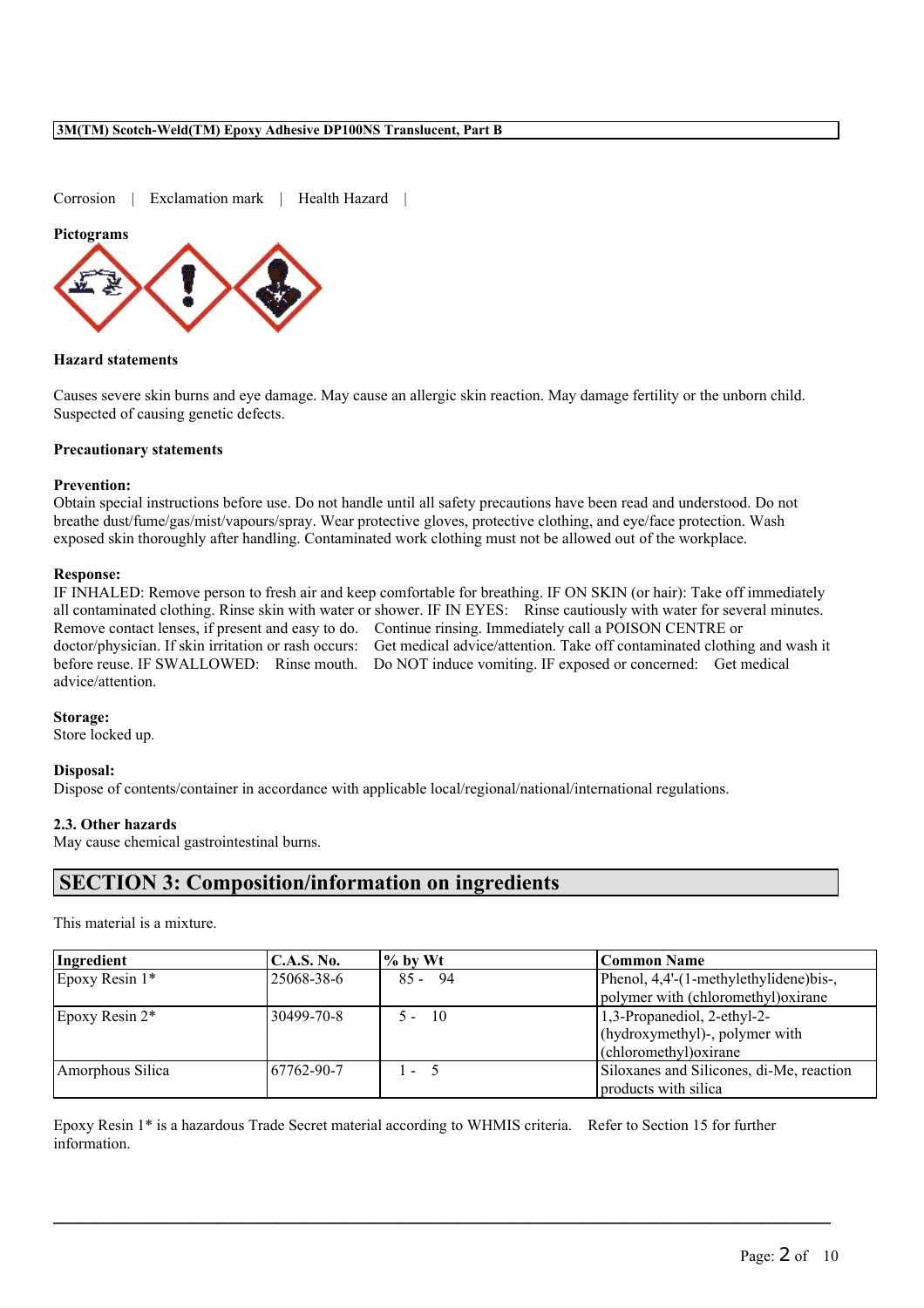# **SECTION 4: First aid measures**

#### **4.1. Description of first aid measures**

#### **Inhalation:**

Remove person to fresh air. If you feel unwell, get medical attention.

#### **Skin Contact:**

Immediately flush with large amounts of water for at least 15 minutes. Remove contaminated clothing. Get immediate medical attention. Wash clothing before reuse.

#### **Eye Contact:**

Immediately flush with large amounts of water for at least 15 minutes. Remove contact lenses if easy to do. Continue rinsing. Immediately get medical attention.

#### **If Swallowed:**

Rinse mouth. Do not induce vomiting. Get immediate medical attention.

#### **4.2. Most important symptoms and effects, both acute and delayed**

See Section 11.1. Information on toxicological effects.

# **4.3. Indication of any immediate medical attention and special treatment required**

Not applicable

# **SECTION 5: Fire-fighting measures**

#### **5.1. Suitable extinguishing media**

In case of fire: Use a fire fighting agent suitable for ordinary combustible material such as water or foam to extinguish.

#### **5.2. Special hazards arising from the substance or mixture**

None inherent in this product.

#### **Hazardous Decomposition or By-Products**

| <b>Substance</b>  | Condition         |
|-------------------|-------------------|
| Aldehydes         | During Combustion |
| Carbon monoxide   | During Combustion |
| Carbon dioxide    | During Combustion |
| Hydrogen Chloride | During Combustion |
| Ketones           | During Combustion |

#### **5.3. Special protective actions for fire-fighters**

Wear full protective equipment (Bunker Gear) and a self-contained breathing apparatus (SCBA).

# **SECTION 6: Accidental release measures**

### **6.1. Personal precautions, protective equipment and emergency procedures**

Evacuate area. Ventilate the area with fresh air. For large spill, or spills in confined spaces, provide mechanical ventilation to disperse or exhaust vapours, in accordance with good industrial hygiene practice. Refer to other sections of this SDS for information regarding physical and health hazards, respiratory protection, ventilation, and personal protective equipment.

#### **6.2. Environmental precautions**

Avoid release to the environment. For larger spills, cover drains and build dikes to prevent entry into sewer systems or bodies of water.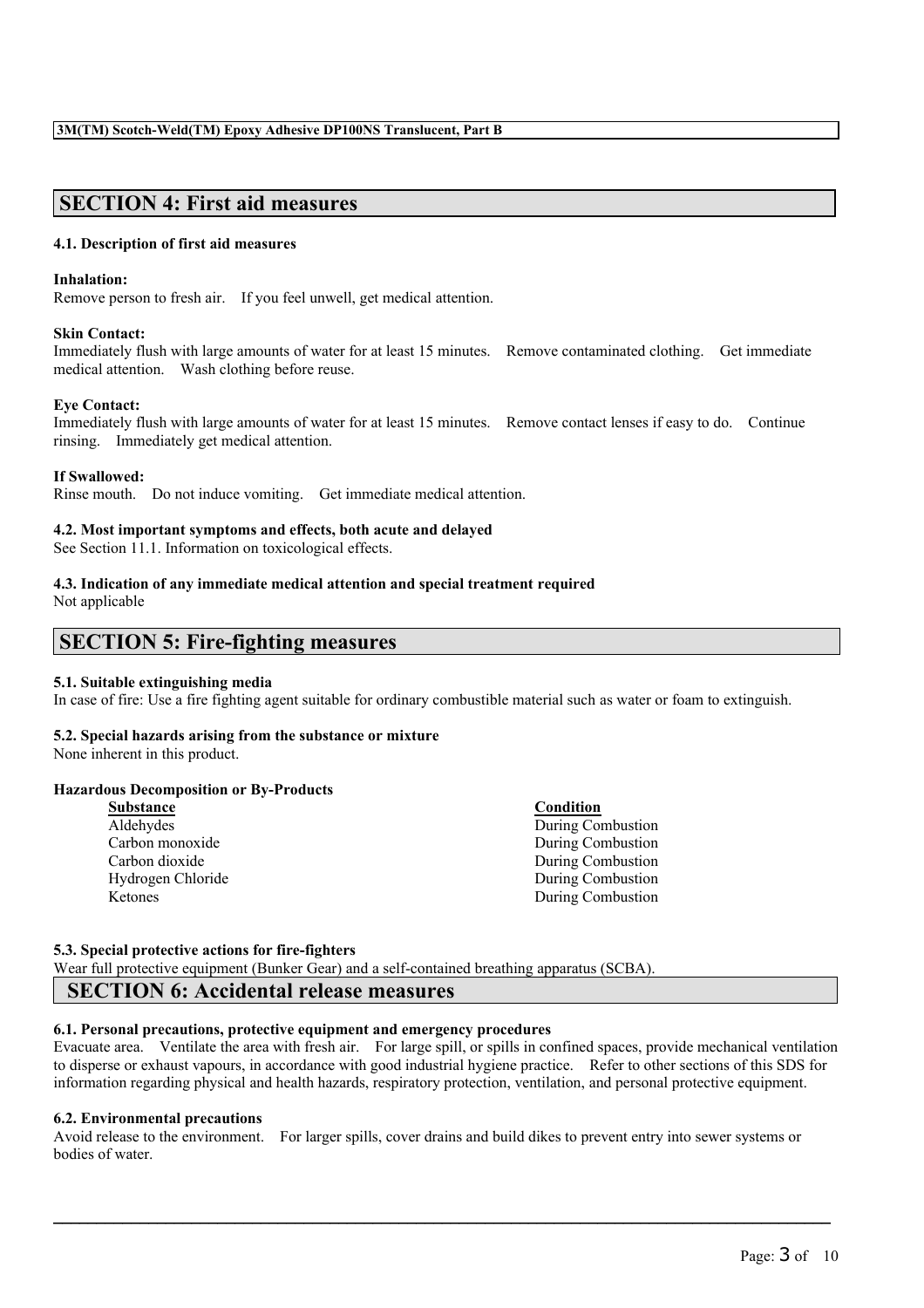# **6.3. Methods and material for containment and cleaning up**

Contain spill. Working from around the edges of the spill inward, cover with bentonite, vermiculite, or commercially available inorganic absorbent material. Mix in sufficient absorbent until it appears dry. Remember, adding an absorbent material does not remove a physical, health, or environmental hazard. Collect as much of the spilled material as possible. Place in a closed container approved for transportation by appropriate authorities. Clean up residue with an appropriate solvent selected by a qualified and authorized person. Ventilate the area with fresh air. Read and follow safety precautions on the solvent label and SDS. Seal the container. Dispose of collected material as soon as possible in accordance with applicable local/regional/national/international regulations.

# **SECTION 7: Handling and storage**

# **7.1. Precautions for safe handling**

Do not handle until all safety precautions have been read and understood. Do not breathe dust/fume/gas/mist/vapours/spray. Do not get in eyes, on skin, or on clothing. Do not eat, drink or smoke when using this product. Wash thoroughly after handling. Contaminated work clothing should not be allowed out of the workplace. Avoid release to the environment. Wash contaminated clothing before reuse. Avoid contact with oxidizing agents (eg. chlorine, chromic acid etc.) Use personal protective equipment (gloves, respirators, etc.) as required.

# **7.2. Conditions for safe storage including any incompatibilities**

Store away from acids. Store away from oxidizing agents.

# **SECTION 8: Exposure controls/personal protection**

# **8.1. Control parameters**

# **Occupational exposure limits**

No occupational exposure limit values exist for any of the components listed in Section 3 of this SDS.

#### **8.2. Exposure controls**

# **8.2.1. Engineering controls**

Use general dilution ventilation and/or local exhaust ventilation to control airborne exposures to below relevant Exposure Limits and/or control dust/fume/gas/mist/vapours/spray. If ventilation is not adequate, use respiratory protection equipment.

# **8.2.2. Personal protective equipment (PPE)**

# **Eye/face protection**

Select and use eye/face protection to prevent contact based on the results of an exposure assessment. The following eye/face protection(s) are recommended: Full Face Shield Indirect Vented Goggles

# **Skin/hand protection**

Select and use gloves and/or protective clothing approved to relevant local standards to prevent skin contact based on the results of an exposure assessment. Selection should be based on use factors such as exposure levels, concentration of the substance or mixture, frequency and duration, physical challenges such as temperature extremes, and other use conditions. Consult with your glove and/or protective clothing manufacturer for selection of appropriate compatible gloves/protective clothing. Note: Nitrile gloves may be worn over polymer laminate gloves to improve dexterity. Gloves made from the following material(s) are recommended: Polymer laminate

# **Respiratory protection**

An exposure assessment may be needed to decide if a respirator is required. If a respirator is needed, use respirators as part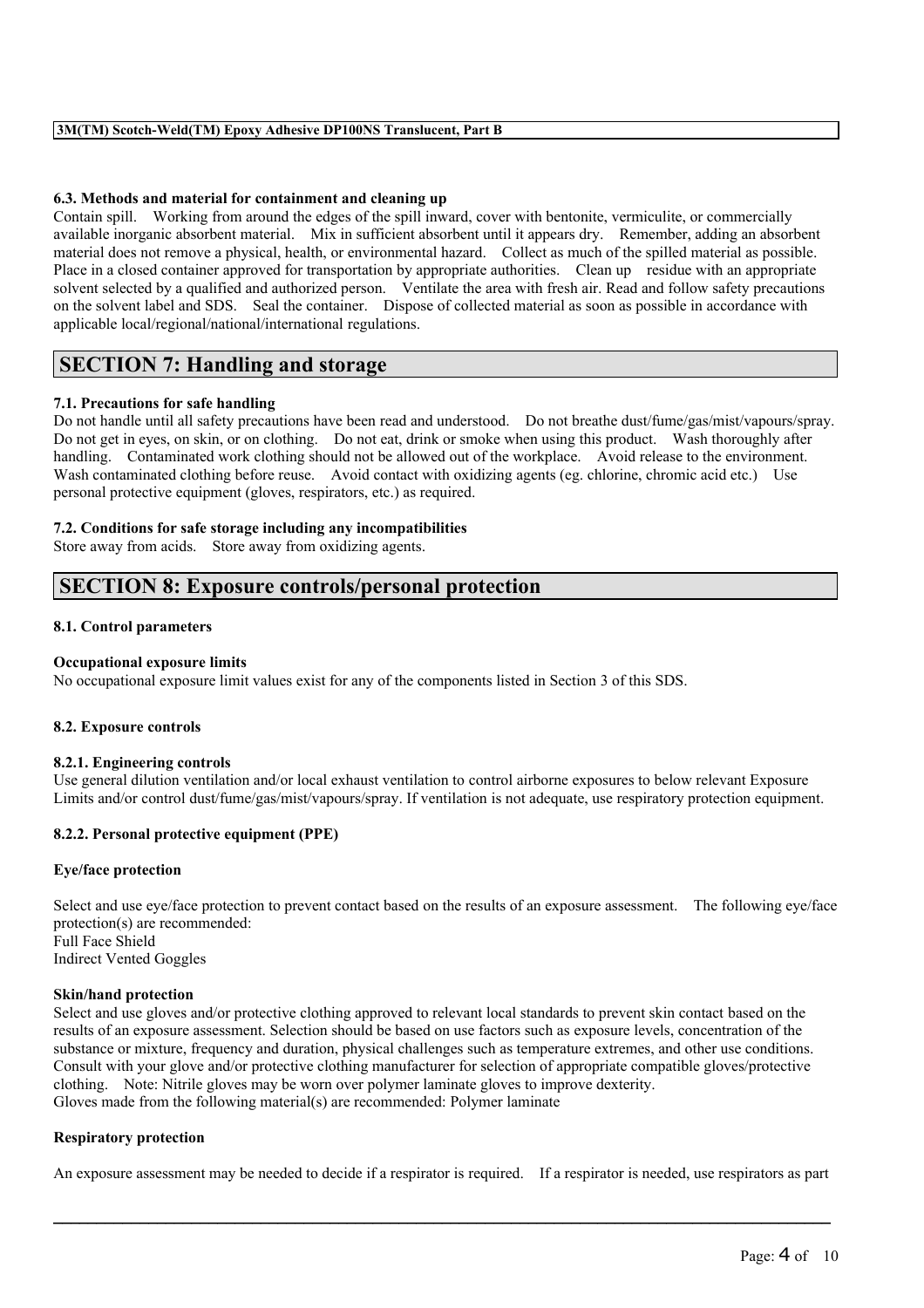of a full respiratory protection program. Based on the results of the exposure assessment, select from the following respirator type(s) to reduce inhalation exposure:

Half facepiece or full facepiece air-purifying respirator suitable for organic vapours and particulates

For questions about suitability for a specific application, consult with your respirator manufacturer.

# **SECTION 9: Physical and chemical properties**

#### **9.1. Information on basic physical and chemical properties**

| <b>Physical state</b>                     | Liquid                                                                                         |
|-------------------------------------------|------------------------------------------------------------------------------------------------|
| <b>Specific Physical Form:</b>            | <b>Viscous</b>                                                                                 |
| Appearance/Odour                          | light straw coloured, epoxy odour                                                              |
| <b>Odour threshold</b>                    | No Data Available                                                                              |
| pН                                        | Not Applicable                                                                                 |
| <b>Melting point/Freezing point</b>       | No Data Available                                                                              |
| <b>Boiling point</b>                      | Not Applicable                                                                                 |
| <b>Flash Point</b>                        | >=240 °C [Test Method: Estimated]                                                              |
| <b>Evaporation rate</b>                   | Not Applicable                                                                                 |
| <b>Flammability (solid, gas)</b>          | Not Applicable                                                                                 |
| <b>Flammable Limits(LEL)</b>              | Not Applicable                                                                                 |
| <b>Flammable Limits(UEL)</b>              | Not Applicable                                                                                 |
| <b>Vapour Pressure</b>                    | $\leq$ =4 Pa [@ 25 °C ]                                                                        |
| <b>Vapour Density</b>                     | Not Applicable                                                                                 |
| <b>Density</b>                            | $1.18$ g/ml                                                                                    |
| <b>Relative density</b>                   | 1.18 $[RefStd:WATER=1]$                                                                        |
| <b>Water solubility</b>                   | Insoluble                                                                                      |
| Solubility- non-water                     | No Data Available                                                                              |
| Partition coefficient: n-octanol/water    | No Data Available                                                                              |
| <b>Autoignition temperature</b>           | No Data Available                                                                              |
| <b>Decomposition temperature</b>          | No Data Available                                                                              |
| <b>Viscosity</b>                          | 90,000 - 150,000 mPa-s [@ 23 °C ] [Details: MITS data]                                         |
| Molecular weight                          | No Data Available                                                                              |
| <b>VOC Less H2O &amp; Exempt Solvents</b> | 0 g/l [Test Method: calculated SCAQMD rule 443.1]                                              |
|                                           | [Details: when used as intended with Part A]                                                   |
| <b>VOC Less H2O &amp; Exempt Solvents</b> | 0 g/l [Test Method: calculated SCAQMD rule 443.1] [Details: as<br>supplied]                    |
| <b>VOC Less H2O &amp; Exempt Solvents</b> | 0 % [Test Method: calculated per CARB title 2] [Details: when<br>used as intended with Part A] |

# **SECTION 10: Stability and reactivity**

# **10.1. Reactivity**

This material may be reactive with certain agents under certain conditions - see the remaining headings in this section.

#### **10.2. Chemical stability**

Stable.

### **10.3. Possibility of hazardous reactions**

Hazardous polymerization will not occur.

# **10.4. Conditions to avoid**

Heat is generated during cure. Do not cure a mass larger than 50 grams in a confined space to prevent a premature exothermic reaction with production of intense heat and smoke.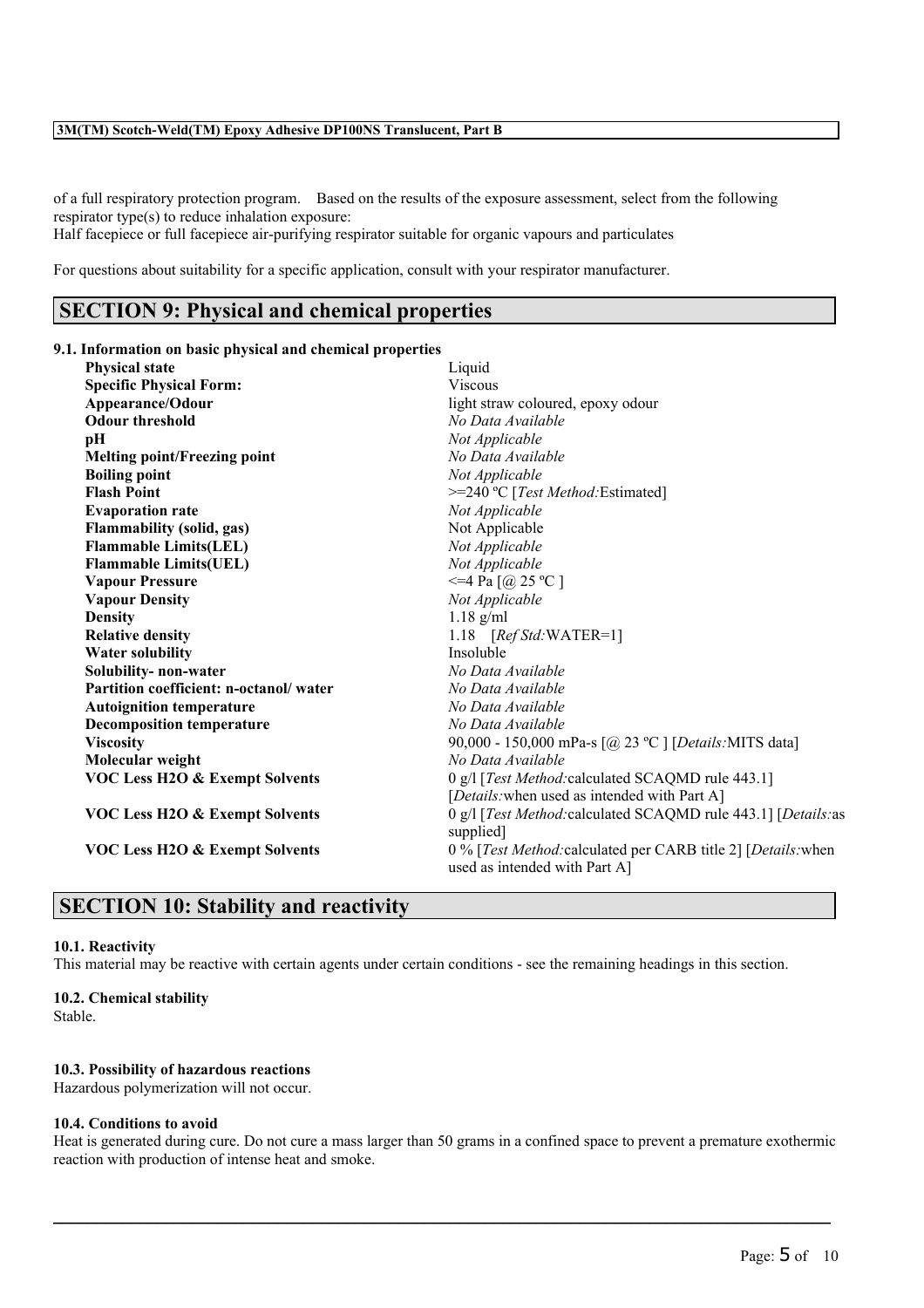**10.5. Incompatible materials** Strong acids Strong oxidizing agents

#### **10.6. Hazardous decomposition products Substance Condition**

None known.

Refer to section 5.2 for hazardous decomposition products during combustion.

# **SECTION 11: Toxicological information**

The information below may not be consistent with the material classification in Section 2 if specific ingredient **classifications are mandated by a competent authority. In addition, toxicological data on ingredients may not be** reflected in the material classification and/or the signs and symptoms of exposure, because an ingredient may be present below the threshold for labeling, an ingredient may not be available for exposure, or the data may not be **relevant to the material as a whole.**

**11.1. Information on Toxicological effects**

**Signs and Symptoms of Exposure**

#### Based on test data and/or information on the components, this material may produce the following health effects:

#### **Inhalation:**

Respiratory Tract Irritation: Signs/symptoms may include cough, sneezing, nasal discharge, headache, hoarseness, and nose and throat pain. May cause additional health effects (see below).

#### **Skin Contact:**

Corrosive (Skin Burns): Signs/symptoms may include localized redness, swelling, itching, intense pain, blistering, ulceration, and tissue destruction. Allergic Skin Reaction (non-photo induced): Signs/symptoms may include redness, swelling, blistering, and itching. May cause additional health effects (see below).

#### **Eye Contact:**

Corrosive (Eye Burns): Signs/symptoms may include cloudy appearance of the cornea, chemical burns, severe pain, tearing, ulcerations, significantly impaired vision or complete loss of vision.

#### **Ingestion:**

Gastrointestinal Corrosion: Signs/symptoms may include severe mouth, throat and abdominal pain; nausea; vomiting; and diarrhea; blood in the feces and/or vomitus may also be seen. May cause additional health effects (see below).

#### **Additional Health Effects:**

#### **Reproductive/Developmental Toxicity:**

Contains a chemical or chemicals which can cause birth defects or other reproductive harm.

#### **Genotoxicity:**

Genotoxicity and Mutagenicity: May interact with genetic material and possibly alter gene expression.

#### **Toxicological Data**

If a component is disclosed in section 3 but does not appear in a table below, either no data are available for that endpoint or the data are not sufficient for classification.

 $\mathcal{L}_\mathcal{L} = \{ \mathcal{L}_\mathcal{L} = \{ \mathcal{L}_\mathcal{L} = \{ \mathcal{L}_\mathcal{L} = \{ \mathcal{L}_\mathcal{L} = \{ \mathcal{L}_\mathcal{L} = \{ \mathcal{L}_\mathcal{L} = \{ \mathcal{L}_\mathcal{L} = \{ \mathcal{L}_\mathcal{L} = \{ \mathcal{L}_\mathcal{L} = \{ \mathcal{L}_\mathcal{L} = \{ \mathcal{L}_\mathcal{L} = \{ \mathcal{L}_\mathcal{L} = \{ \mathcal{L}_\mathcal{L} = \{ \mathcal{L}_\mathcal{$ 

#### **Acute Toxicity**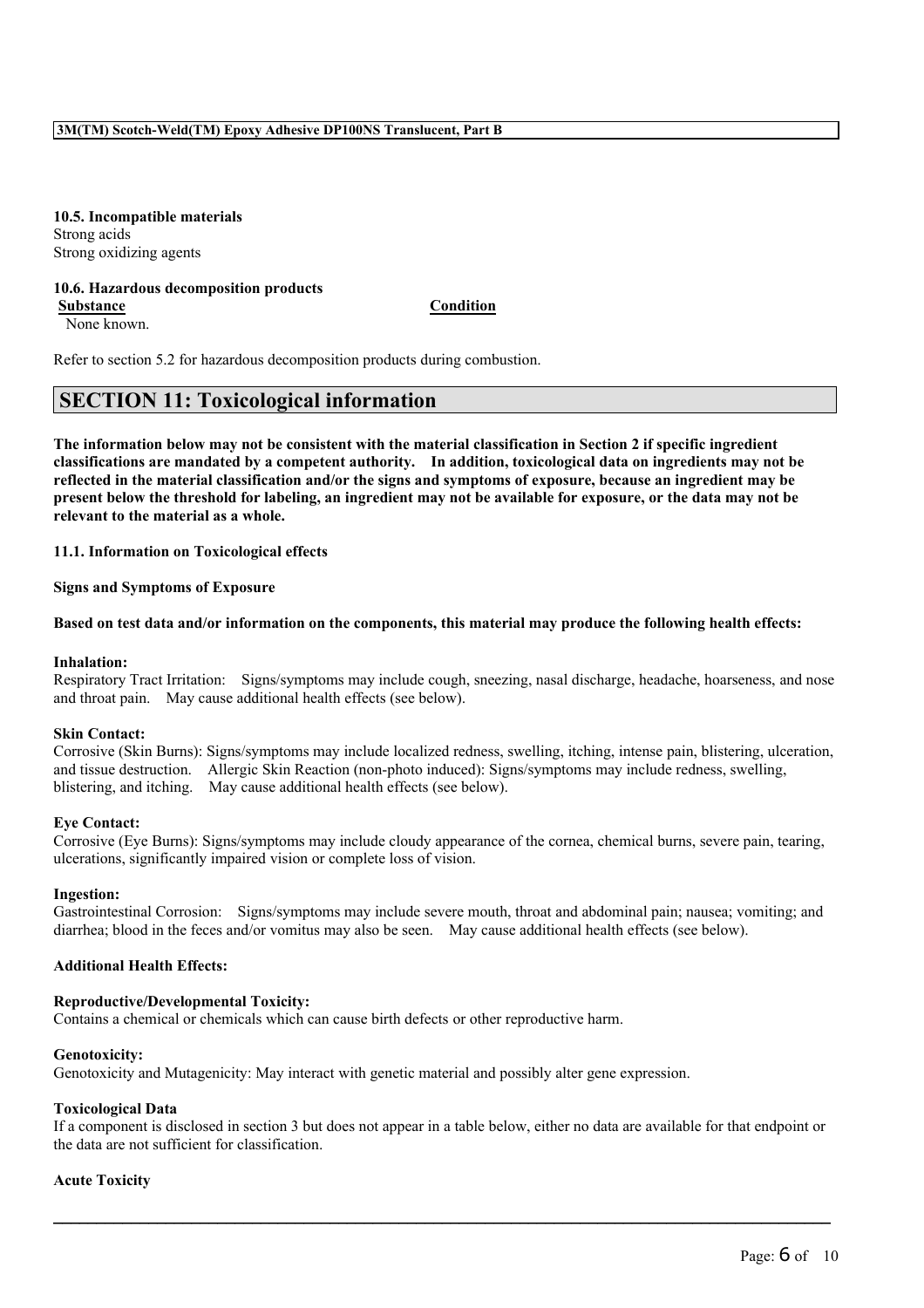| Name             | Route       | <b>Species</b> | Value                                             |
|------------------|-------------|----------------|---------------------------------------------------|
| Overall product  | Dermal      |                | No data available; calculated $ATE > 5,000$ mg/kg |
| Overall product  | Ingestion   |                | No data available; calculated $ATE > 5,000$ mg/kg |
| Epoxy Resin 1*   | Dermal      | Rat            | $LD50 > 1,600$ mg/kg                              |
| Epoxy Resin 1*   | Ingestion   | Rat            | $LD50 > 1,000$ mg/kg                              |
| Epoxy Resin 2*   | Dermal      | Rat            | $LD50 > 2,000$ mg/kg                              |
| Epoxy Resin 2*   | Ingestion   | Rat            | $LD50 > 2,000$ mg/kg                              |
| Amorphous Silica | Dermal      | Rabbit         | $LD50 > 5,000$ mg/kg                              |
| Amorphous Silica | Inhalation- | Rat            | $LC50 > 0.691$ mg/l                               |
|                  | Dust/Mist   |                |                                                   |
|                  | (4 hours)   |                |                                                   |
| Amorphous Silica | Ingestion   | Rat            | $LD50 > 5,110$ mg/kg                              |

 $\overline{ATE}$  = acute toxicity estimate

# **Skin Corrosion/Irritation**

| <b>Name</b>      | <b>Species</b> | Value                     |
|------------------|----------------|---------------------------|
| Epoxy Resin 1*   | Rabbit         | Mild irritant             |
| Amorphous Silica | Rabbit         | No significant irritation |

# **Serious Eye Damage/Irritation**

| <b>Name</b>         | <b>Species</b> | Value                     |
|---------------------|----------------|---------------------------|
| Epoxy Resin<br>$1*$ | Rabbit         | Moderate irritant         |
| Amorphous Silica    | Rabbit         | No significant irritation |

# **Skin Sensitization**

| Name             | <b>Species</b> | Value          |
|------------------|----------------|----------------|
| Epoxy Resin 1*   | Human          | Sensitizing    |
|                  | and            |                |
|                  | animal         |                |
| Amorphous Silica | Human          | Not classified |
|                  | and            |                |
|                  | animal         |                |

# **Respiratory Sensitization**

| Name                                              | <b>Species</b> | Value          |
|---------------------------------------------------|----------------|----------------|
| $\sim$<br>Resin<br><b>Mark</b><br>EDOXV<br>$\sim$ | Human          | Not classified |

# **Germ Cell Mutagenicity**

| Name             | Route    | Value                                          |
|------------------|----------|------------------------------------------------|
|                  |          |                                                |
| Epoxy Resin 1*   | In vivo  | Not mutagenic                                  |
| Epoxy Resin 1*   | In Vitro | Some positive data exist, but the data are not |
|                  |          | sufficient for classification                  |
| Amorphous Silica | In Vitro | Not mutagenic                                  |

# **Carcinogenicity**

| Name             | Route            | <b>Species</b> | Value                                                                           |
|------------------|------------------|----------------|---------------------------------------------------------------------------------|
| Epoxy Resin $1*$ | Dermal           | Mouse          | Some positive data exist, but the data are not<br>sufficient for classification |
| Amorphous Silica | Not<br>Specified | Mouse          | Some positive data exist, but the data are not<br>sufficient for classification |

# **Reproductive Toxicity**

# **Reproductive and/or Developmental Effects**

| Name           | Route     | $\mathbf{v}$ $\mathbf{v}$<br>√alue<br>.         | $\sim$<br><b>Species</b> | -<br>'est<br>result              | LXposure<br><b>Duration</b> |
|----------------|-----------|-------------------------------------------------|--------------------------|----------------------------------|-----------------------------|
| Resin<br>EDOXV | Ingestion | classified<br>temale reproduction<br>Not<br>tor | Rat                      | 750<br>$A E^{\pi}$<br>NC<br>'ALL | generation                  |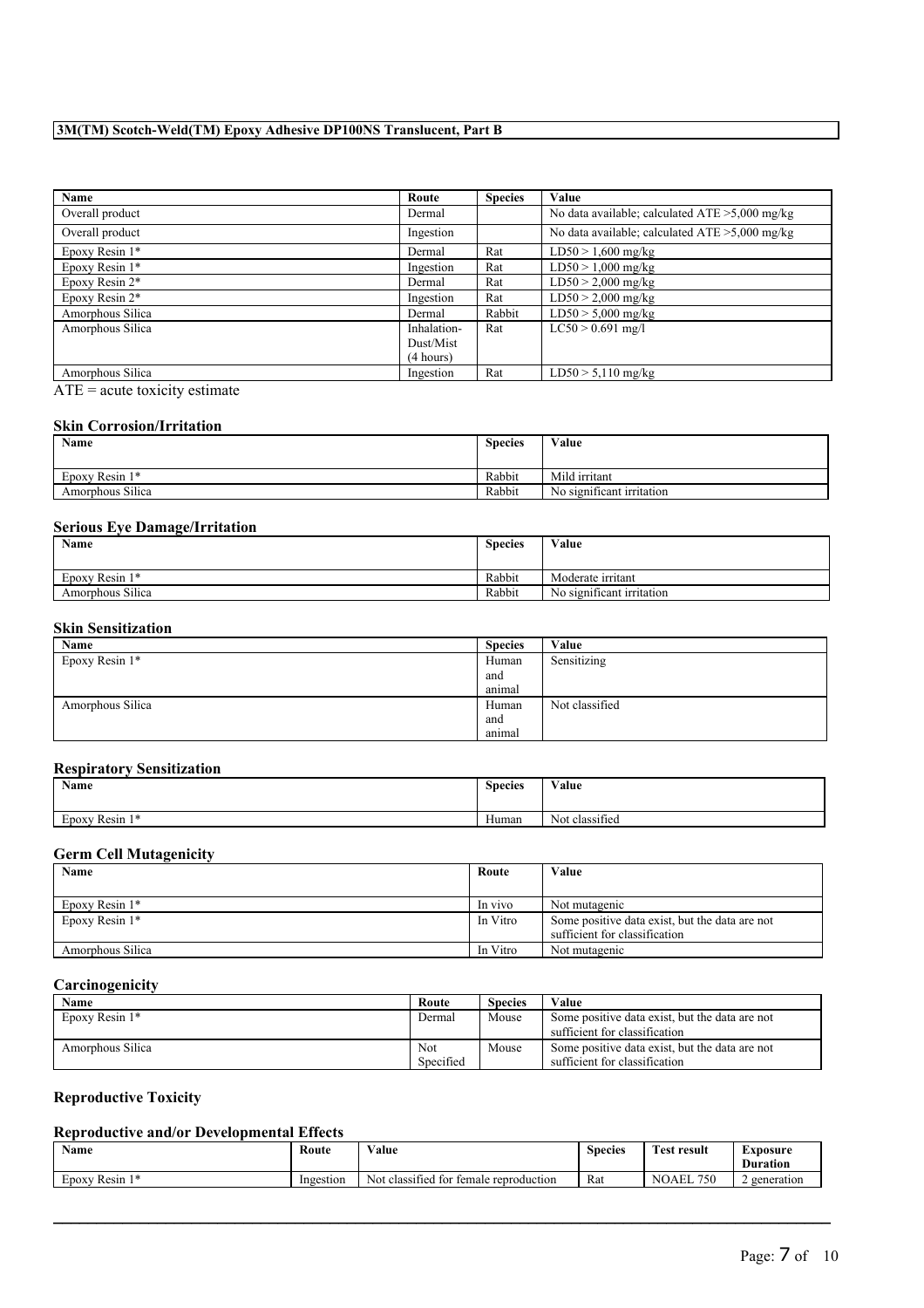|                  |           |                                        |        | mg/kg/day          |              |
|------------------|-----------|----------------------------------------|--------|--------------------|--------------|
| Epoxy Resin 1*   | Ingestion | Not classified for male reproduction   | Rat    | <b>NOAEL 750</b>   | 2 generation |
|                  |           |                                        |        | mg/kg/day          |              |
| Epoxy Resin 1*   | Dermal    | Not classified for development         | Rabbit | <b>NOAEL 300</b>   | during       |
|                  |           |                                        |        | mg/kg/day          | organogenesi |
|                  |           |                                        |        |                    | s            |
| Epoxy Resin 1*   | Ingestion | Not classified for development         | Rat    | <b>NOAEL 750</b>   | 2 generation |
|                  |           |                                        |        | mg/kg/day          |              |
| Amorphous Silica | Ingestion | Not classified for female reproduction | Rat    | <b>NOAEL 509</b>   | generation   |
|                  |           |                                        |        | mg/kg/day          |              |
| Amorphous Silica | Ingestion | Not classified for male reproduction   | Rat    | <b>NOAEL 497</b>   | generation   |
|                  |           |                                        |        | mg/kg/day          |              |
| Amorphous Silica | Ingestion | Not classified for development         | Rat    | <b>NOAEL 1,350</b> | during       |
|                  |           |                                        |        | mg/kg/day          | organogenesi |
|                  |           |                                        |        |                    | s            |

# **Target Organ(s)**

# **Specific Target Organ Toxicity - single exposure**

For the component/components, either no data are currently available or the data are not sufficient for classification.

|                  | Specific Target Organ Toxicity - repeated exposure |                                                                                                                            |                |                |                                    |                                    |  |  |
|------------------|----------------------------------------------------|----------------------------------------------------------------------------------------------------------------------------|----------------|----------------|------------------------------------|------------------------------------|--|--|
| Name             | Route                                              | Target Organ(s)                                                                                                            | Value          | <b>Species</b> | <b>Test result</b>                 | <b>Exposure</b><br><b>Duration</b> |  |  |
| Epoxy Resin 1*   | Dermal                                             | liver                                                                                                                      | Not classified | Rat            | <b>NOAEL</b><br>1,000<br>mg/kg/day | 2 years                            |  |  |
| Epoxy Resin 1*   | Dermal                                             | nervous system                                                                                                             | Not classified | Rat            | <b>NOAEL</b><br>1.000<br>mg/kg/day | 13 weeks                           |  |  |
| Epoxy Resin 1*   | Ingestion                                          | auditory system  <br>heart   endocrine<br>system  <br>hematopoietic<br>system   liver   eyes  <br>kidney and/or<br>bladder | Not classified | Rat            | <b>NOAEL</b><br>1,000<br>mg/kg/day | 28 days                            |  |  |
| Amorphous Silica | Inhalation                                         | respiratory system  <br>silicosis                                                                                          | Not classified | Human          | <b>NOAEL Not</b><br>available      | occupational<br>exposure           |  |  |

#### **Specific Target Organ Toxicity - repeated exposure**

#### **Aspiration Hazard**

For the component/components, either no data are currently available or the data are not sufficient for classification.

Please contact the address or phone number listed on the first page of the SDS for additional toxicological information **on this material and/or its components.**

# **SECTION 12: Ecological information**

No data available.

# **SECTION 13: Disposal considerations**

Dispose of contents/ container in accordance with the local/regional/national/international regulations.

# **SECTION 14: Transport Information**

For Transport Information, please visit http://3M.com/Transportinfo or call 1-800-364-3577 or 651-737-6501.